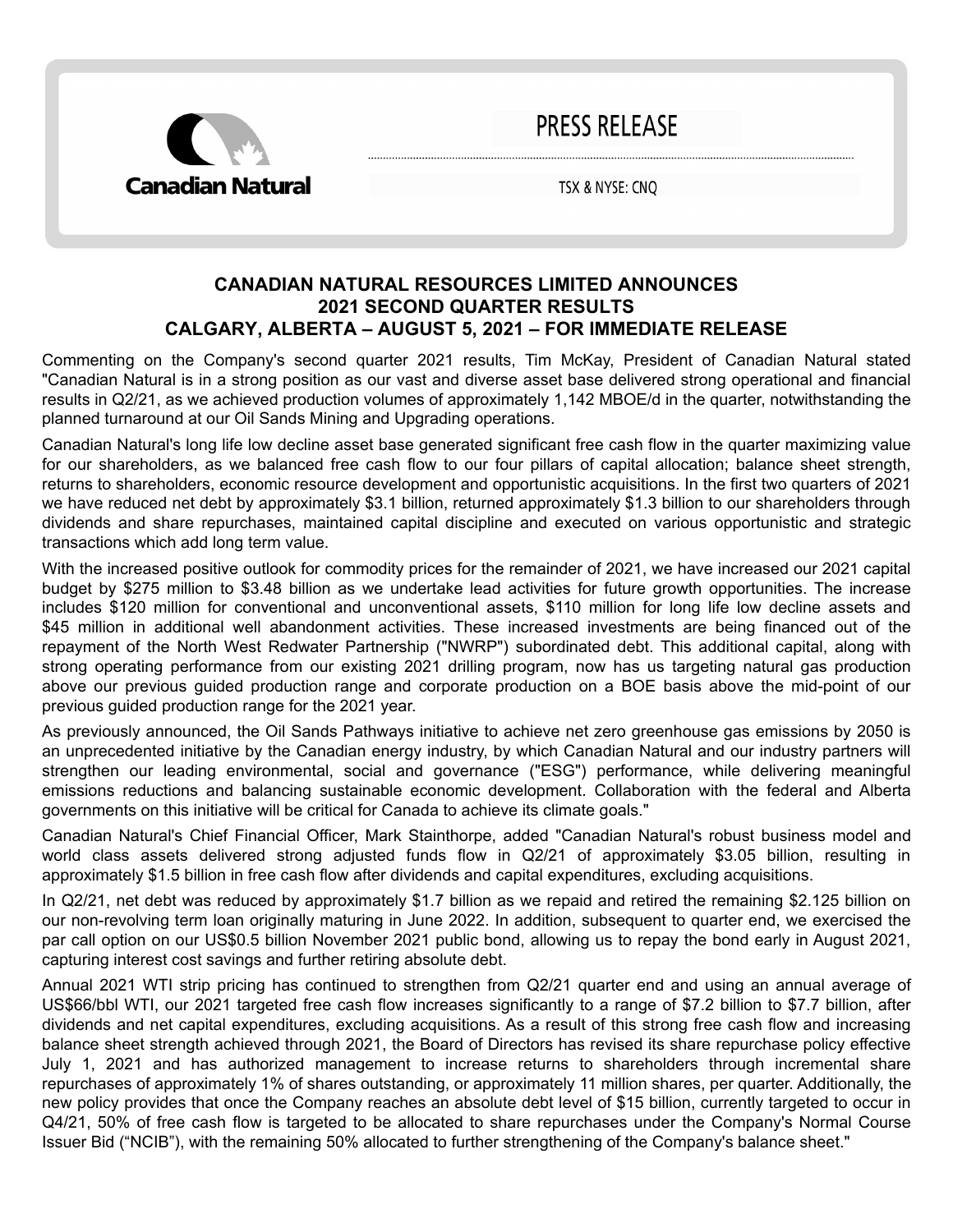### **QUARTERLY HIGHLIGHTS**

|                                                                             | <b>Three Months Ended</b> |                       |    |                |    |                 |    | <b>Six Months Ended</b> |    |                 |
|-----------------------------------------------------------------------------|---------------------------|-----------------------|----|----------------|----|-----------------|----|-------------------------|----|-----------------|
| (\$ millions, except per common share amounts)                              |                           | <b>Jun 30</b><br>2021 |    | Mar 31<br>2021 |    | June 30<br>2020 |    | June 30<br>2021         |    | June 30<br>2020 |
| Net earnings (loss)                                                         | \$                        | 1,551                 | \$ | 1,377          | \$ | (310)           | \$ | 2,928                   | \$ | (1, 592)        |
| Per common share - basic                                                    | \$                        | 1.31                  | \$ | 1.16           | \$ | (0.26)          | \$ | 2.47                    | \$ | (1.35)          |
| $-$ diluted                                                                 | \$                        | 1.30                  | \$ | 1.16           | \$ | (0.26)          | \$ | 2.46                    | \$ | (1.35)          |
| Adjusted net earnings (loss) from operations (1)                            | \$                        | 1,480                 | \$ | 1,219          | \$ | (772)           | \$ | 2,699                   | \$ | (1,067)         |
| Per common share - basic                                                    | \$                        | 1.25                  | \$ | 1.03           | \$ | (0.65)          | \$ | 2.28                    | \$ | (0.90)          |
| $-$ diluted                                                                 | \$                        | 1.24                  | \$ | 1.03           | \$ | (0.65)          | \$ | 2.27                    | \$ | (0.90)          |
| Cash flows from (used in) operating activities                              | \$                        | 2,940                 | \$ | 2,536          | \$ | (351)           | \$ | 5,476                   | \$ | 1,374           |
| Adjusted funds flow (2)                                                     | \$                        | 3,049                 | \$ | 2,712          | \$ | 415             | \$ | 5,761                   | \$ | 1,752           |
| Per common share - basic                                                    | \$                        | 2.57                  | \$ | 2.29           | \$ | 0.35            | \$ | 4.86                    | \$ | 1.48            |
| - diluted                                                                   | \$                        | 2.56                  | \$ | 2.28           | \$ | 0.35            | \$ | 4.85                    | \$ | 1.48            |
| Cash flows used in investing activities                                     | \$                        | 719                   | \$ | 648            | \$ | 693             | \$ | 1,367                   | \$ | 1,552           |
| Net capital expenditures, excluding net<br>acquisition costs <sup>(3)</sup> | \$                        | 957                   | \$ | 808            | \$ | 421             | \$ | 1,765                   | \$ | 1,259           |
| Net capital expenditures, including net<br>acquisition costs <sup>(3)</sup> | \$                        | 1,285                 | \$ | 808            | \$ | 421             | \$ | 2,093                   | \$ | 1,259           |
| Daily production, before royalties                                          |                           |                       |    |                |    |                 |    |                         |    |                 |
| Natural gas (MMcf/d)                                                        |                           | 1,614                 |    | 1,598          |    | 1,462           |    | 1,606                   |    | 1,451           |
| Crude oil and NGLs (bbl/d)                                                  |                           | 872,718               |    | 979,352        |    | 921,895         |    | 925,741                 |    | 930,286         |
| Equivalent production (BOE/d) $(4)$                                         |                           | 1,141,739             |    | 1,245,703      |    | 1,165,487       |    | 1,193,434               |    | 1,172,120       |

*Footnotes 1 through 3 describe non-GAAP financial measures that the Company considers key in evaluating its performance. Derivations of these measures are discussed in the "Advisory" section of this press release.*

*(1) Adjusted net earnings (loss) from operations demonstrates the Company's ability to generate after-tax operating earnings from its core business areas.* 

*(2) Adjusted funds flow demonstrates the Company's ability to generate the cash flow necessary to fund future growth through capital investment and to repay debt.*

*(3) Net capital expenditures provides an understanding of the Company's capital spending activities in comparison to the Company's annual capital budget.* 

*(4) A barrel of oil equivalent ("BOE") is derived by converting six thousand cubic feet ("Mcf") of natural gas to one barrel ("bbl") of crude oil (6 Mcf:1 bbl). This conversion may be misleading, particularly if used in isolation, or to compare the value ratio using current crude oil and natural gas prices since the 6 Mcf:1 bbl ratio is based on an energy equivalency conversion method primarily applicable at the burner tip and does not represent a value equivalency at the wellhead.*

- Net earnings of \$1,551 million and adjusted net earnings from operations of \$1,480 million were realized in Q2/21, a significant increase from Q2/20 levels, primarily as a result of higher realized pricing and effective and efficient operations.
- Cash flows from operating activities were \$2,940 million in Q2/21.
- The strength of our assets, supported by safe, effective and efficient operations demonstrate our ability to generate significant and sustainable free cash flow over the long-term, making Canadian Natural's business unique, robust and sustainable.
	- As a result, Canadian Natural generated strong quarterly adjusted funds flow of \$3,049 million in Q2/21, an increase of \$2,634 million from Q2/20 levels, primarily as a result of higher realized pricing and effective and efficient operations.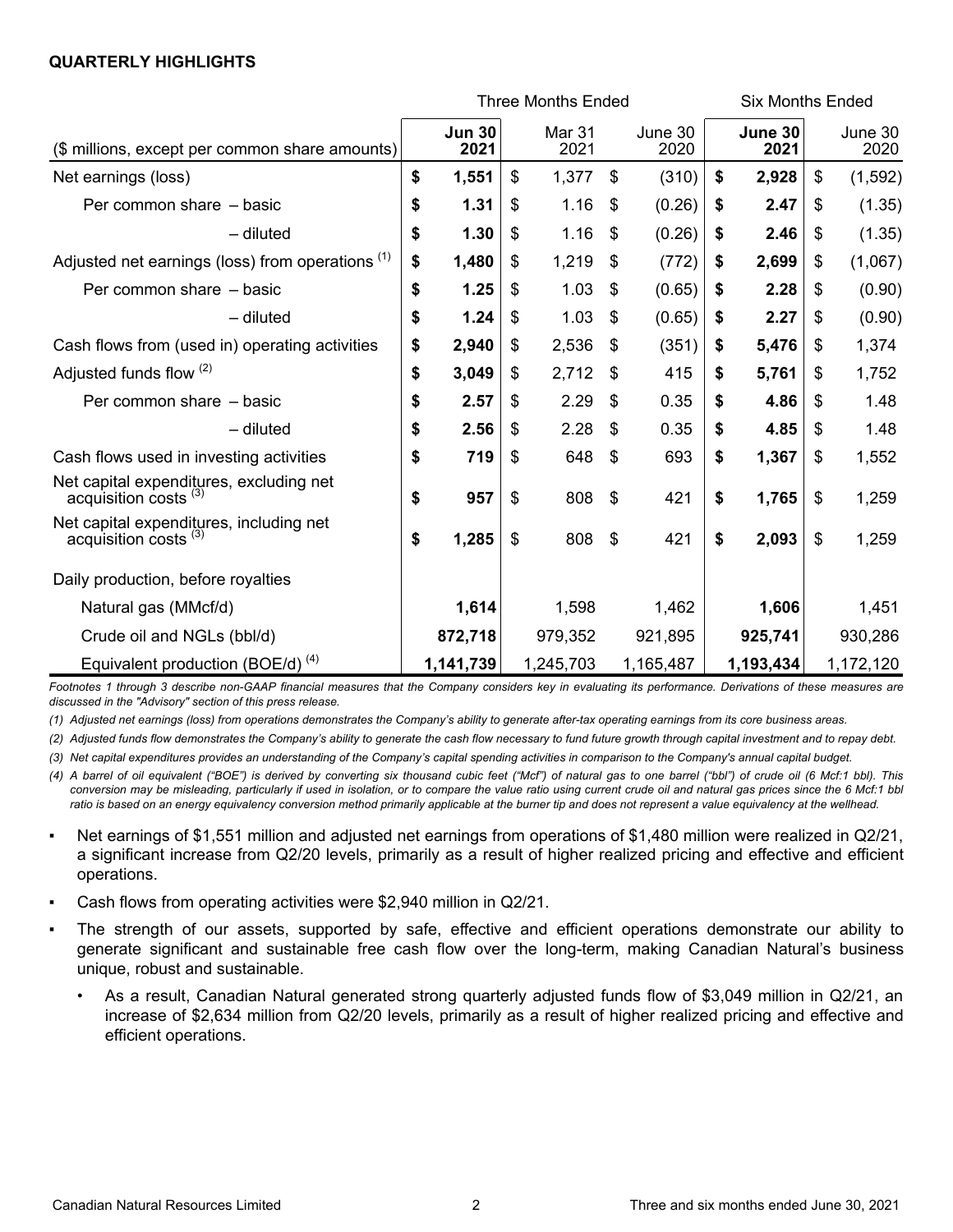- Year to date in 2021 to the end of July, Canadian Natural has delivered effective and efficient operations and by remaining nimble has executed on a number of strategic initiatives that have resulted in increasing free cash flow generation and long term shareholder value. These strategic initiatives are outlined below:
	- On June 30, 2021, the Company and the equity partners together with the toll payers, agreed to optimize the structure of NWRP, to better align the commercial interests of the equity partners and the toll payers. Under this Optimization Transaction, NWRP repaid the Company's subordinated debt advance of \$555 million and the Company received a \$400 million distribution from NWRP.
	- The Company owns approximately 6.4 million shares of Inter Pipeline Ltd. ("IPL"), which is currently subject to a third-party offer to purchase, with the current value of these shares being approximately \$130 million to the Company, provided that all conditions of the third-party offer for IPL shares are satisfied.
	- As a result of these strategic initiatives Canadian Natural will realize cash proceeds of approximately \$1,085 million, which will be allocated to our four pillars of capital allocation; balance sheet strength, returns to shareholders, economic resource development and opportunistic acquisitions. In this regard the Company has and will utilize a portion of these proceeds as follows:
		- Year to date, the Company has completed three opportunistic acquisitions. The first two acquisitions consisted of natural gas assets located in the Montney region of British Columbia, with aggregate production of approximately 11,100 BOE/d (consisting of 63 MMcf/d and 600 bbl/d of NGLs), approximately 107,000 acres of Montney lands, and related processing infrastructure with approximately 140 MMcf/d of capacity. These two acquisitions build on the Company's expansive natural gas operations in northeastern British Columbia increasing our total Montney lands to approximately 1.3 million acres. The third acquisition consisted of a 5% net carried interest on an existing Canadian Natural oil sands lease, from which all of our Horizon production is derived. Total cash consideration paid for these acquisitions was approximately \$450 million and our 2021 capital expenditures will be increased by this amount.
		- To further invest in value adding opportunities on our vast asset base, the Company plans to increase its 2021 capital budget by \$275 million, excluding acquisitions, to approximately \$3.48 billion, including approximate additions of \$120 million related to conventional and unconventional assets, \$110 million related to long life low decline assets and additional \$45 million related to abandonment and reclamation activities. The additional activities in the second half of 2021 are as follows:
			- Additional conventional and unconventional capital of approximately \$120 million primarily relates to additional drilling of 78 crude oil wells and development activities, with a targeted capital efficiency from these expenditures of approximately \$8,400 per flowing BOE and a 2021 exit rate of approximately 14,000 BOE/d.
			- Additional long life low decline asset capital of approximately \$110 million, consisting of approximately \$35 million for construction of three new pads at Primrose, two new pads at Kirby North and two new pads at Kirby South, which will support production additions in 2022 and beyond. At Horizon, the additional capital of approximately \$75 million is primarily related to additional scopes completed and the extended turnaround in Q2/21.
			- Our area based abandonment programs have been highly cost effective and as a result incremental capital is being allocated to complete an additional 800 well abandonments over our initial 2021 target of 2,500, as we continue to prudently manage our liabilities and environmental footprint.
			- These additional expenditures will result in an estimated increase of 1,500 jobs across Alberta, British Columbia and Saskatchewan.
	- These additional expenditures, effective and efficient operations, strong operational and drilling performance, development activities, and acquisitions have resulted in increased annual corporate production.
		- Corporate annual natural gas production is targeted to be above the top end of the previously issued range in 2021, with annual production levels now targeted between 1,680 MMcf/d to 1,720 MMcf/d, with targeted year end exit volumes in excess of 1,800 MMcf/d.
		- Corporate annual liquids production is targeted to be above the mid-point of the previously issued range in 2021, with annual production levels now targeted between 940 Mbbl/d to 980 Mbbl/d.
		- Corporate annual production is targeted to be above the mid-point of the previously issued range in 2021, with annual production levels now targeted between 1,220 MBOE/d to 1,267 MBOE/d.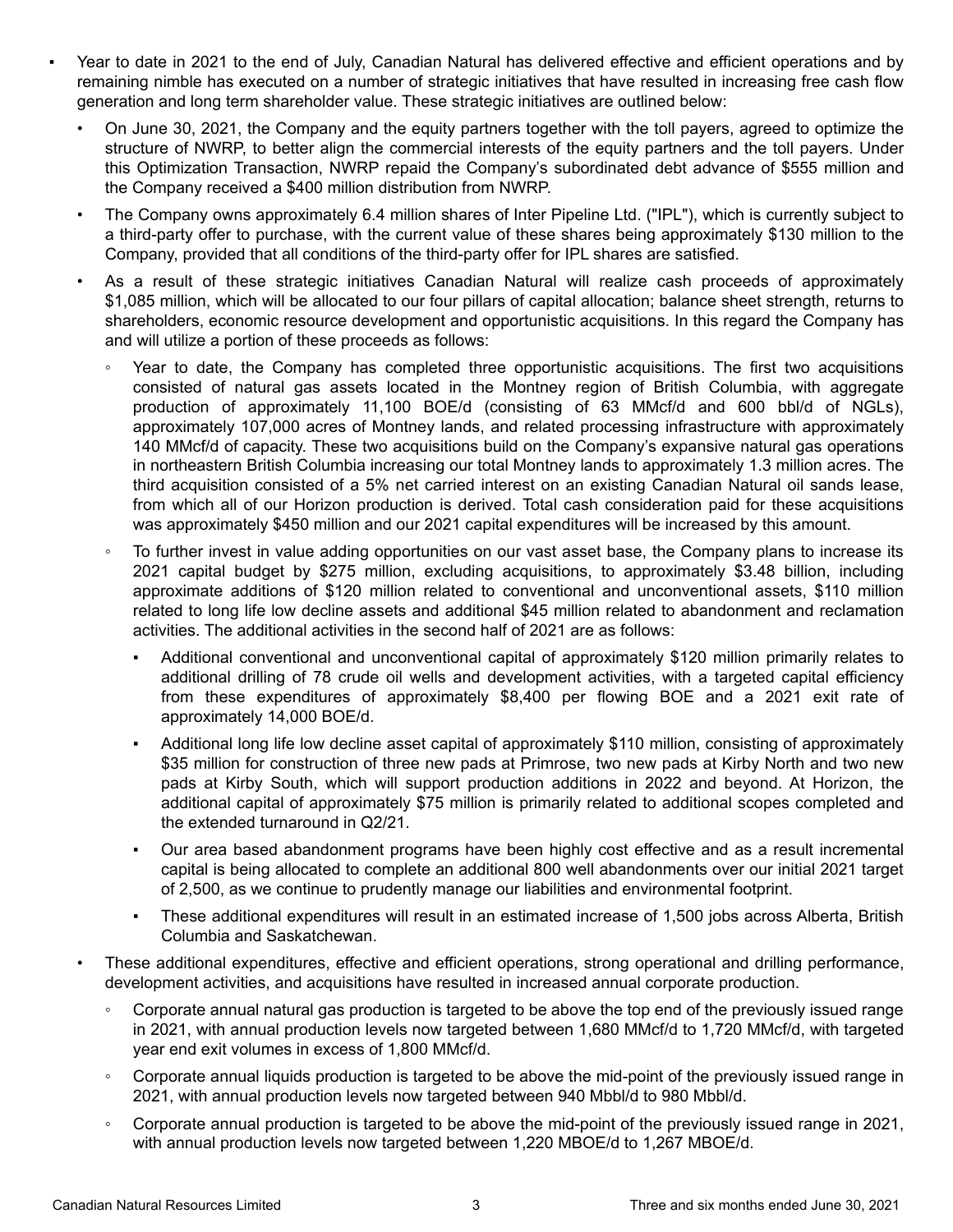- Annual 2021 free cash flow is targeted to be robust at a range of \$7.2 billion to \$7.7 billion using an annual average WTI of US\$66/bbl, after dividends and budgeted capital expenditures, excluding net acquisitions.
	- Free cash flow generation has been significant in 2021 and the Company's balance sheet continues to strengthen, providing the Board of Directors the confidence to approve a more defined free cash flow allocation policy in accordance with the Company's four pillars of capital allocation. Effective July 1, 2021 under the new policy, the Company targets to allocate free cash flow as follows:
		- Increased returns to shareholders through incremental share repurchases of approximately 1% of common shares outstanding or approximately 11 million shares per quarter.
		- Once the Company reaches \$15.0 billion in absolute debt, currently targeted to occur in Q4/21, 50% of free cash flow is targeted to be allocated to share repurchases under the Company's NCIB, with the remaining 50% allocated to further strengthening of the Company's balance sheet.
- In Q2/21, reflecting the strength of our effective and efficient operations and our high quality, long life low decline asset base, Canadian Natural generated robust quarterly free cash flow of \$1,535 million, after dividend payments of \$557 million and net capital expenditures of \$957 million, excluding acquisitions.
- Canadian Natural executed on our commitment to further strengthen our balance sheet with strong financial results in Q2/21, reducing net debt by approximately \$1.7 billion from Q1/21 levels. Net debt has decreased by approximately \$3.1 billion in the first two quarters of 2021.
- In Q2/21 the Company fully repaid and retired the remaining outstanding balance on its \$2,125 million nonrevolving term loan. The facility was originally due in June 2022.
- Subsequent to quarter end the Company exercised a 90-day par call option on its US\$500 million 3.45% notes originally due November 15, 2021 with repayment to occur on August 16, 2021.
- Returns to shareholders year to date in 2021 have been significant, as Canadian Natural has returned approximately \$1.5 billion by way of dividends and share repurchases up to and including August 4, 2021.
	- In March 2021, the Company declared a quarterly dividend of \$0.47 per share, an increase of 11% from the previous level of \$0.425 per share, marking 2021 as the Company's 21st consecutive year of dividend increases, reflecting the Board of Directors' confidence in Canadian Natural's strength and the robustness of the Company's assets and its ability to generate significant and sustainable free cash flow.
	- Subsequent to quarter end the Company declared a quarterly dividend of \$0.47 per share, payable on October 5, 2021.
	- In March 2021, the Board of Directors authorized management to repurchase shares under a NCIB to approximately offset options exercised throughout the coming year, in order to minimize or eliminate dilution to shareholders.
		- Share repurchases for cancellation in 2021 up to and including August 4, 2021 total 11,044,400 common shares at a weighted average price of \$42.00.
- In Q2/21 the Company continued its focus on safe, effective and efficient operations averaging quarterly production volumes of 1,141,739 BOE/d, decreases of 2% and 8% from Q2/20 and Q1/21 levels respectively. The decreases from prior periods are primarily as a result of the timing of the planned turnaround at our Oil Sands Mining and Upgrading operations, in particular at Horizon and de-coking at the Scotford Upgrader ("Scotford") completed in the quarter.
	- Corporate natural gas production averaged 1,614 MMcf/d in Q2/21, an increase of 10% from Q2/20 levels and comparable with Q1/21 levels. The increase from Q2/20 was primarily as a result of acquired production in Q4/20 and strong drilling results, partially offset by natural field declines and the temporary full quarter shutdown of the Pine River Gas Plant, which resumed operations on July 24, 2021, restoring production of approximately 100 MMcf/d.
		- Corporate natural gas operating costs in Q2/21 averaged \$1.19/Mcf, an increase of 3% from Q2/20 levels and a decrease of 6% from Q1/21 levels. The increase from Q2/20 was primarily due the increase in electricity costs. The decrease from Q1/21 primarily reflects the impact of seasonality.
	- Quarterly liquids production volumes averaged 872,718 bbl/d in Q2/21, decreases of 5% and 11% from Q2/20 and Q1/21 levels respectively, primarily as a result of the timing of the planned turnaround at Horizon and decoking at Scotford completed in the quarter.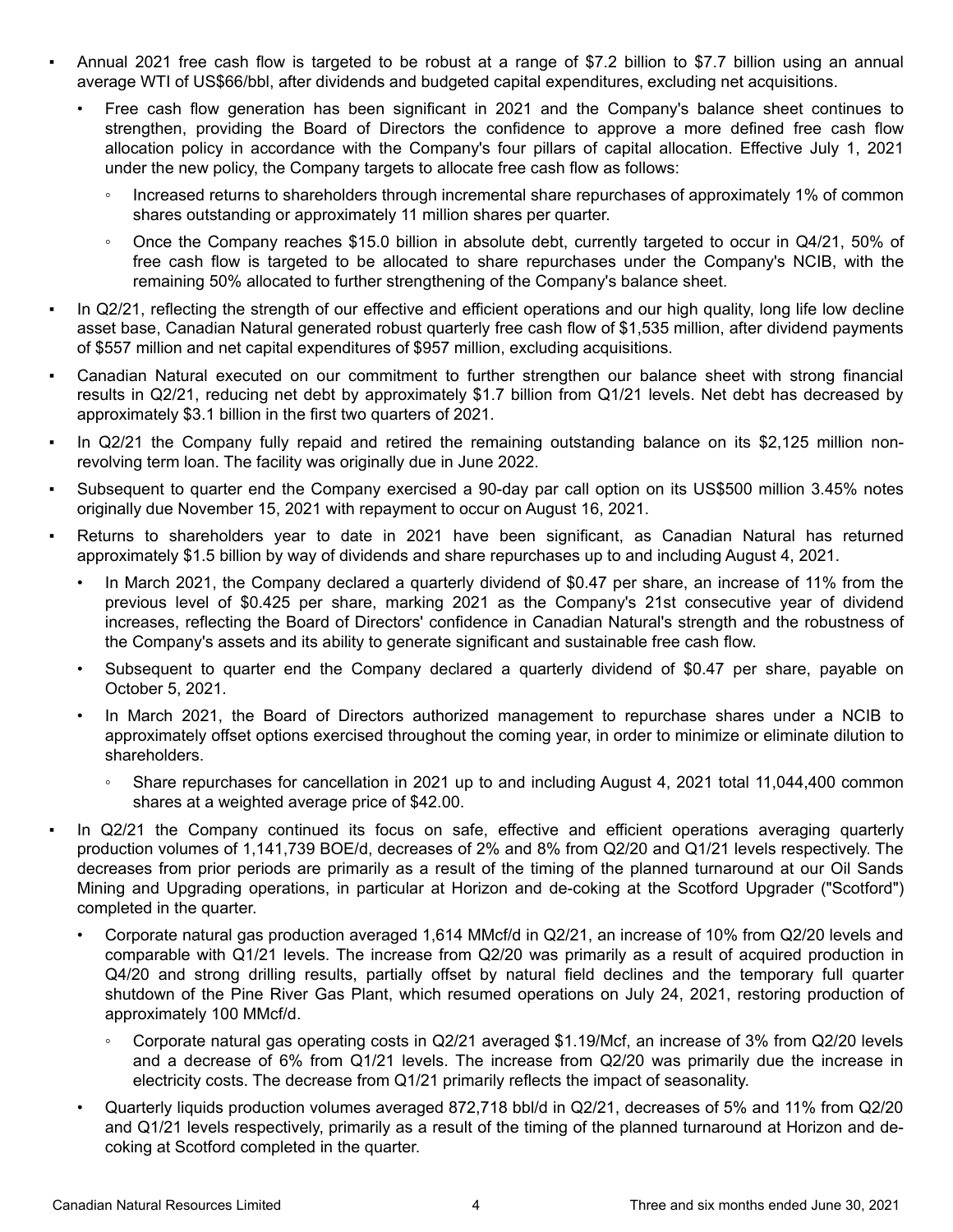- Canadian Natural's North America E&P liquids production, including thermal in situ was strong in Q2/21 averaging 478,314 bbl/d, an increase of 16% from Q2/20 levels and comparable with Q1/21 levels.
	- North American E&P liquids, including thermal in situ, operating costs averaged \$12.82/bbl (US\$10.44/bbl) in Q2/21, an increase of 10% from Q2/20 levels and comparable with Q1/21 levels of \$12.80/bbl. The increase in operating costs from Q2/20 was primarily due to increased energy costs.
- Canadian Natural's thermal in situ production averaged 258,551 bbl/d in Q2/21, an increase of 21% over Q2/20 levels and a decrease of 3% from Q1/21 levels.
	- Thermal in situ assets operating costs averaged \$11.78/bbl (US\$9.59/bbl) in Q2/21, increases of 16% and 3% from Q2/20 and Q1/21 levels respectively. The increase in operating costs from Q2/20 was primarily due to increased energy costs and the increase from Q1/21 was primarily as a result of lower volumes in Q2/21 from Q1/21 levels.
- The Company's world class Oil Sands Mining and Upgrading assets averaged quarterly production of 361,707 bbl/d of Synthetic Crude Oil ("SCO") in Q2/21, decreases of 22% and 23% from Q2/20 and Q1/21 levels respectively due to the timing of the planned turnaround at Horizon and de-coking at Scotford, which were both completed in the second quarter of 2021.
	- The Company's focus on continuous improvement initiatives delivered high utilization and reliability at the Company's Oil Sands Mining and Upgrading assets. As a result, record monthly SCO production of approximately 495,100 bbl/d was achieved in June 2021, an increase from the previous record of approximately 490,800 bbl/d of SCO achieved in December 2020.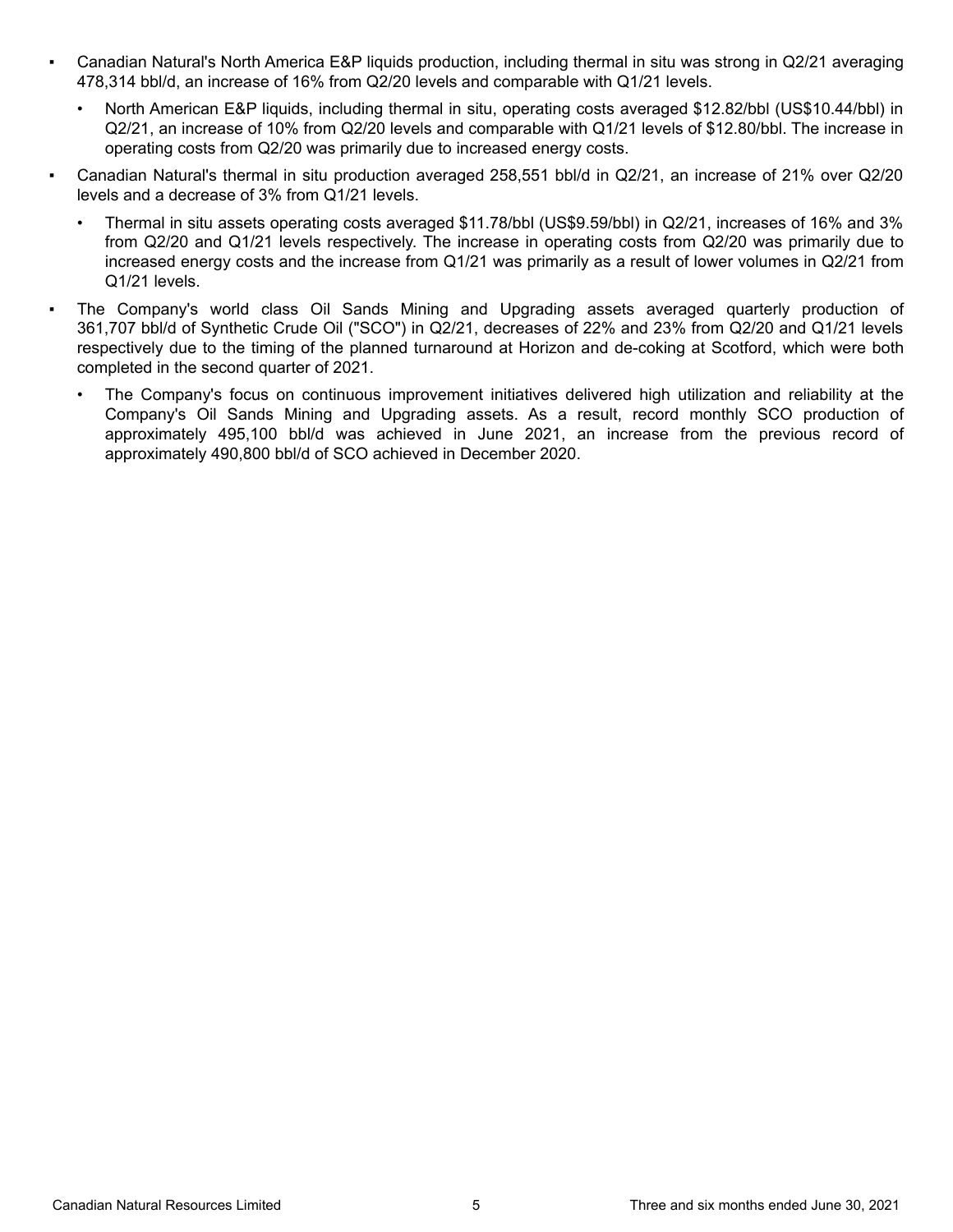## **OPERATIONS REVIEW AND CAPITAL ALLOCATION**

Canadian Natural has a balanced and diverse portfolio of assets, primarily Canadian-based, with international exposure in the UK section of the North Sea and Offshore Africa. Canadian Natural's production is well balanced between light crude oil, medium crude oil, primary heavy crude oil, Pelican Lake heavy crude oil, bitumen (thermal oil) and SCO (herein collectively referred to as "crude oil") and natural gas and NGLs. This balance provides optionality for capital investments, maximizing value for the Company's shareholders.

Underpinning this asset base is the Company's long life low decline production, representing approximately 77% of our total liquids production in Q2/21, the majority of which is zero decline high value SCO production from the Company's world class Oil Sands Mining and Upgrading assets. The remaining balance of long life low decline production comes from Canadian Natural's top tier thermal in situ oil sands operations and the Company's Pelican Lake heavy crude oil assets. The combination of these long life low decline assets, low reserves replacement costs, and effective and efficient operations, results in substantial and sustainable adjusted funds flow throughout the commodity price cycle.

In addition, Canadian Natural maintains a substantial inventory of low capital exposure projects within the Company's conventional asset base. These projects can be executed quickly and, in the right economic conditions, provide excellent returns and maximizes value for our shareholders. Supporting these projects is the Company's undeveloped land base which enables large, repeatable drilling programs that can be optimized over time. Additionally, by owning and operating most of the related infrastructure, Canadian Natural is able to control major components of the Company's operating costs and minimize production commitments. Low capital exposure projects can be quickly stopped or started depending upon success, market conditions or corporate needs.

Canadian Natural's balanced portfolio, built with both long life low decline assets and low capital exposure assets, enables effective capital allocation, production growth and value creation.

| <b>Drilling Activity</b>                                    | Six Months Ended June 30 |            |       |            |  |  |  |  |  |
|-------------------------------------------------------------|--------------------------|------------|-------|------------|--|--|--|--|--|
|                                                             | 2021                     |            | 2020  |            |  |  |  |  |  |
| (number of wells)                                           | <b>Gross</b>             | <b>Net</b> | Gross | <b>Net</b> |  |  |  |  |  |
| Crude oil                                                   | 73                       | 71         | 43    | 37         |  |  |  |  |  |
| Natural gas                                                 | 38                       | 31         | 13    | 12         |  |  |  |  |  |
| Dry                                                         |                          |            |       |            |  |  |  |  |  |
| Subtotal                                                    | 111                      | 102        | 56    | 49         |  |  |  |  |  |
| Stratigraphic test / service wells                          | 396                      | 329        | 424   | 371        |  |  |  |  |  |
| Total                                                       | 507                      | 431        | 480   | 420        |  |  |  |  |  |
| Success rate (excluding stratigraphic test / service wells) |                          | 100%       |       | 100%       |  |  |  |  |  |

The Company's total crude oil and natural gas drilling program of 102 net wells for the six months ended June 30, 2021, excluding stratigraphic/service wells, represents an increase of 53 net wells from the same period in 2020.

# **North America Exploration and Production**

*Crude oil and NGLs – excluding Thermal In Situ Oil Sands*

|                                       |                 | <b>Three Months Ended</b> | Six Months Ended |                 |                 |  |
|---------------------------------------|-----------------|---------------------------|------------------|-----------------|-----------------|--|
|                                       | June 30<br>2021 | Mar 31<br>2021            | June 30<br>2020  | June 30<br>2021 | June 30<br>2020 |  |
| Crude oil and NGLs production (bbl/d) | 219,763         | 211,206                   | 200,699          | 215,508         | 214,637         |  |
| Net wells targeting crude oil         | 22              | 39                        | ◠                | 61              | 30              |  |
| Net successful wells drilled          | 22              | 39                        | ◠                | 61              | 30              |  |
| Success rate                          | 100%            | 100%                      | 100%             | 100%            | 100%            |  |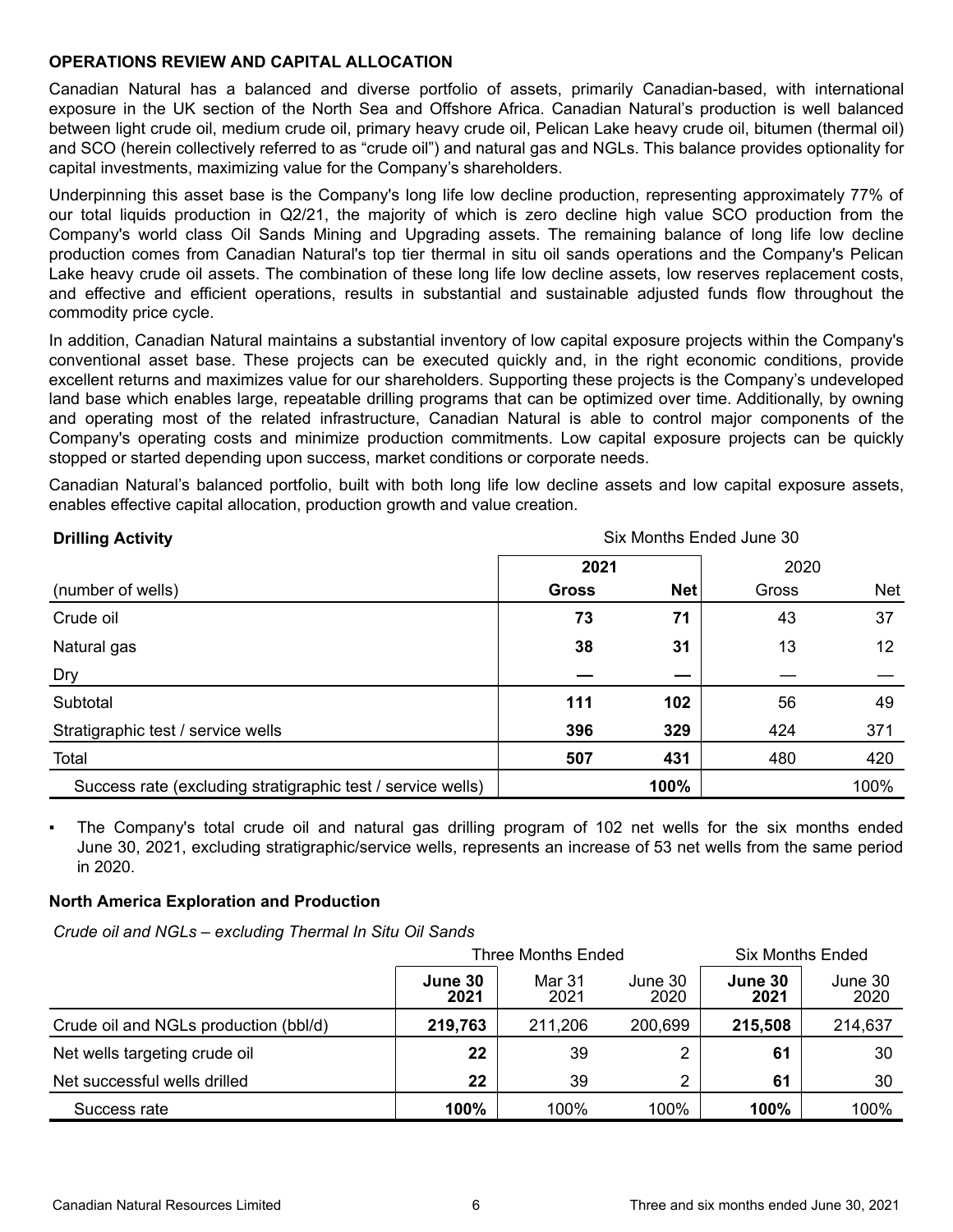- Canadian Natural's North America E&P crude oil and NGL production volumes, excluding thermal in situ averaged 219,763 bbl/d in Q2/21, increases of 9% and 4% from Q2/20 and Q1/21 levels respectively. The increases from prior periods were primarily due to strong drilling results and execution on high value volume adding development activities (recompletions, workovers and reactivations) that capture improved commodity pricing, partially offset by natural field declines.
	- Primary heavy crude oil production averaged 65,992 bbl/d in Q2/21, increases of 6% and 5% from Q2/20 and Q1/21 levels respectively, primarily due to strong drilling results and development activities, partially offset by natural field declines.
		- Operating costs in the Company's primary heavy crude oil operations averaged \$19.32/bbl (US\$15.73/bbl) in Q2/21, an increase of 8% from Q2/20 levels, primarily as a result of increased power costs.
		- At the Company's Clearwater play at Smith, 6 net horizontal multilateral wells are now all on-stream. Production from these 6 wells continues to be strong, currently totaling approximately 2,200 bbl/d, exceeding budgeted rates by 600 bbl/d from these wells.
		- The Company is currently drilling a second 6 net horizontal multilateral well pad at Smith, targeted to be on stream in Q4/21. This pad is targeting similarly strong productive rates of approximately 2,000 bbl/d.
	- Pelican Lake production was strong in Q2/21 averaging 55,212 bbl/d, comparable with prior periods, demonstrating the strength of this long life low decline asset and the continued success of the Company's world class polymer flood.
		- The Company continues to focus on safe, effective and efficient operations, realizing low operating costs in Q2/21 at Pelican Lake, averaging \$6.90/bbl (US\$5.62/bbl), an increase of 9% from Q2/20 primarily due to increased power costs. Operating costs decreased 7% from Q1/21 levels primarily due to the impact of seasonality.
		- The Company drilled and brought on stream 10 net wells throughout Q2/21 at Pelican Lake. Current production from these wells is strong totaling approximately 1,300 bbl/d, at an attractive capital efficiency of approximately \$9,900 per flowing BOE for this long life low decline asset.
	- North America light crude oil and NGL production averaged 98,559 bbl/d in Q1/21, increases of 20% and 6% from Q2/20 and Q1/21 levels respectively. The increases are primarily due to strong drilling results and development activities.
		- Operating costs in the Company's North America light crude oil and NGL areas averaged \$14.39/bbl (US\$11.72/bbl) in Q2/21, comparable with Q2/20 levels, and a decrease of 10% from Q1/21 levels primarily as a result of higher production volumes and effective and efficient operations, offset by increased power costs.
		- The Company continues to advance its high value Montney light crude oil development plan at Wembley, where 13 net wells have been drilled to date, ahead of schedule and under cost, of the budgeted 18 net wells targeted to be on stream in 2021.
			- Cost efficiencies have been realized on the Wembley drilling program as targeted costs are 12% lower than budgeted levels, resulting in a strong capital efficiency of approximately \$8,300 per flowing BOE once on stream.
			- Construction of the new crude oil battery and gathering system is approximately 45 days ahead of schedule, now targeted to be on stream in mid-August 2021, with costs targeted to be 11% under budget.
			- This project is targeting to exit 2021 at total production rates of approximately 8,500 bbl/d of liquids and 30 MMcf/d of natural gas.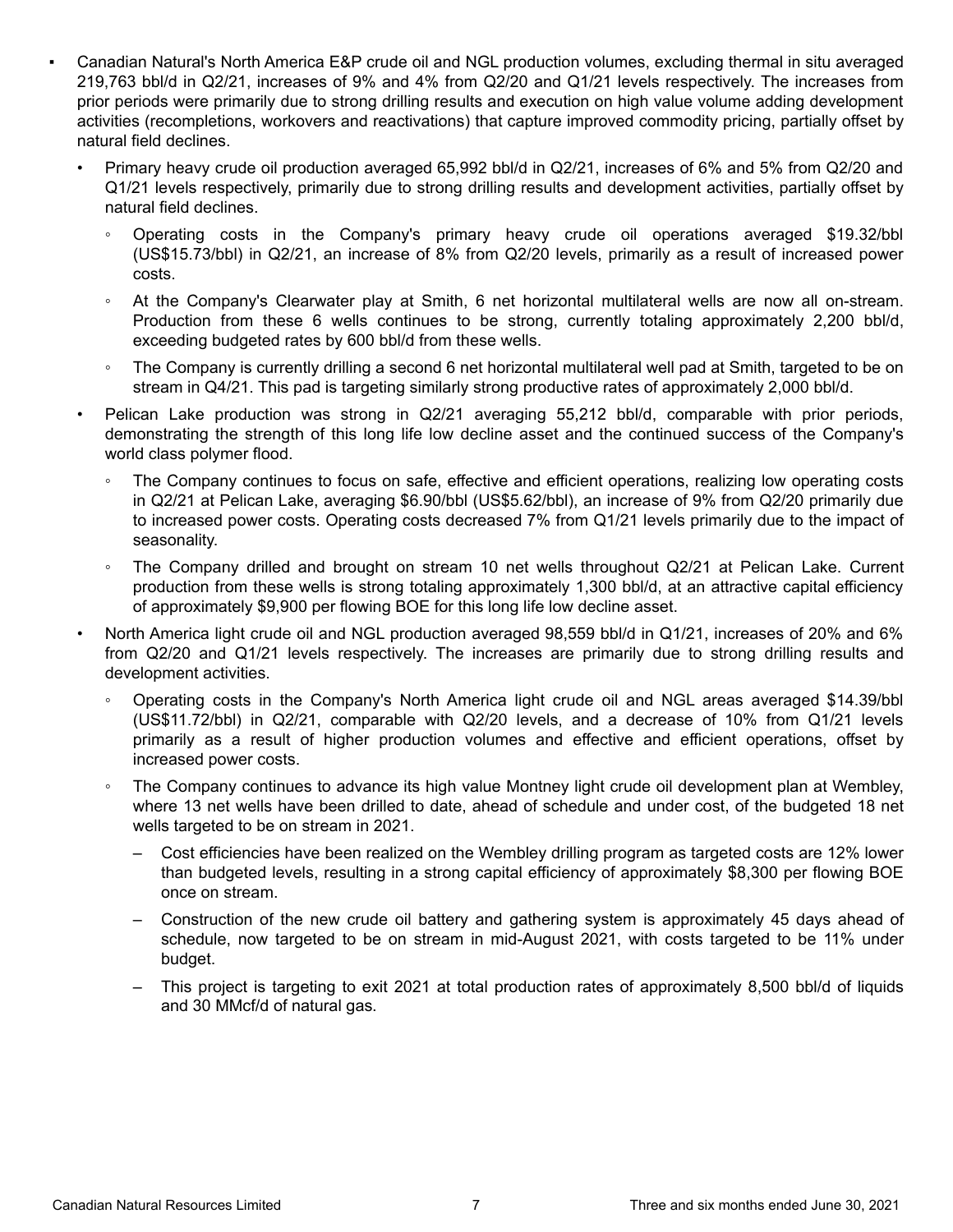|                              |                 | Three Months Ended | <b>Six Months Ended</b> |                 |                 |  |
|------------------------------|-----------------|--------------------|-------------------------|-----------------|-----------------|--|
|                              | June 30<br>2021 | Mar 31<br>2021     | June 30<br>2020         | June 30<br>2021 | June 30<br>2020 |  |
| Bitumen production (bbl/d)   | 258,551         | 267,530            | 212,807                 | 263,016         | 220,555         |  |
| Net wells targeting bitumen  | 4               | 3                  |                         |                 | 6               |  |
| Net successful wells drilled | 4               | 3                  |                         |                 | 6               |  |
| Success rate                 | 100%            | 100%               | $-\%$                   | 100%            | 100%            |  |

Canadian Natural's thermal in situ production averaged 258,551 bbl/d in Q2/21, an increase of 21% over Q2/20 levels and a decrease of 3% from Q1/21 levels.

- Strong operating costs from the Company's thermal in situ assets were achieved in Q2/21, averaging \$11.78/bbl (US\$9.59/bbl), increases of 16% and 3% from Q2/20 and Q1/21 levels respectively. The increase in operating costs from Q2/20 was primarily due to increased energy costs and the increase from Q1/21 was primarily as a result of lower volumes in Q2/21 from Q1/21 levels.
- Solvent enhanced oil recovery technology is being piloted by the Company with an objective to increase bitumen production, reduce the Steam to Oil Ratio ("SOR"), reduce greenhouse gas ("GHG") intensity and have high solvent recovery. This technology has the potential for application throughout the Company's extensive thermal in situ asset base.
	- At Kirby South, results from our on-going two year pilot of this technology indicate a significant SOR and GHG intensity reduction of approximately 45%, within the targeted range, can be achieved with the process. Monitoring of solvent recovery will continue for the remainder of 2021 to conclude the pilot results.
	- At Primrose, in the steam flood area, a solvent injection pilot is targeted to commence in Q4/21. The Company's second pilot will consist of 9 net wells (5 producers and 4 injectors) and similar to the first pilot at Kirby South, is targeted to operate for a two year period.

|                                 |                 | <b>Three Months Ended</b> | Six Months Ended |                 |                 |  |
|---------------------------------|-----------------|---------------------------|------------------|-----------------|-----------------|--|
|                                 | June 30<br>2021 | Mar 31<br>2021            | June 30<br>2020  | June 30<br>2021 | June 30<br>2020 |  |
| Natural gas production (MMcf/d) | 1,594           | 1,585                     | 1,431            | 1,589           | 1,419           |  |
| Net wells targeting natural gas | 9               | 22                        |                  | 31              | 12              |  |
| Net successful wells drilled    | 9               | 22                        |                  | 31              | 12              |  |
| Success rate                    | 100%            | 100%                      | 100%             | 100%            | 100%            |  |

# *North America Natural Gas*

- North America natural gas production was strong in Q2/21 averaging 1,594 MMcf/d, an increase of 11% from Q2/20 levels and comparable with Q1/21 levels. The increase from Q2/20 was primarily as a result of acquired production in Q4/20 and strong drilling results, partially offset by natural field declines and the temporary full quarter shutdown of the Pine River Gas Plant, which resumed operations on July 24, 2021, restoring production of approximately 100 MMcf/d.
	- North America natural gas operating costs in Q2/21 averaged \$1.15/Mcf, an increase of 4% from Q2/20 levels and a decrease of 7% from Q1/21 levels. The increase from Q2/20 was primarily due to the increase in electricity costs. The decrease from Q1/21 was primarily due to the impact of seasonality.
- As part of the 2021 budget, in the liquids rich Montney, the Company targets to utilize facility capacity through its drill to fill strategy adding low cost, high value liquids rich natural gas volumes.
	- At Septimus, a 5 net well pad came on stream in June 2021 as budgeted, with total rates currently limited to approximately 30 MMcf/d of natural gas and 230 bbl/d of liquids, resulting in a strong capital efficiency of approximately \$5,000 per flowing BOE.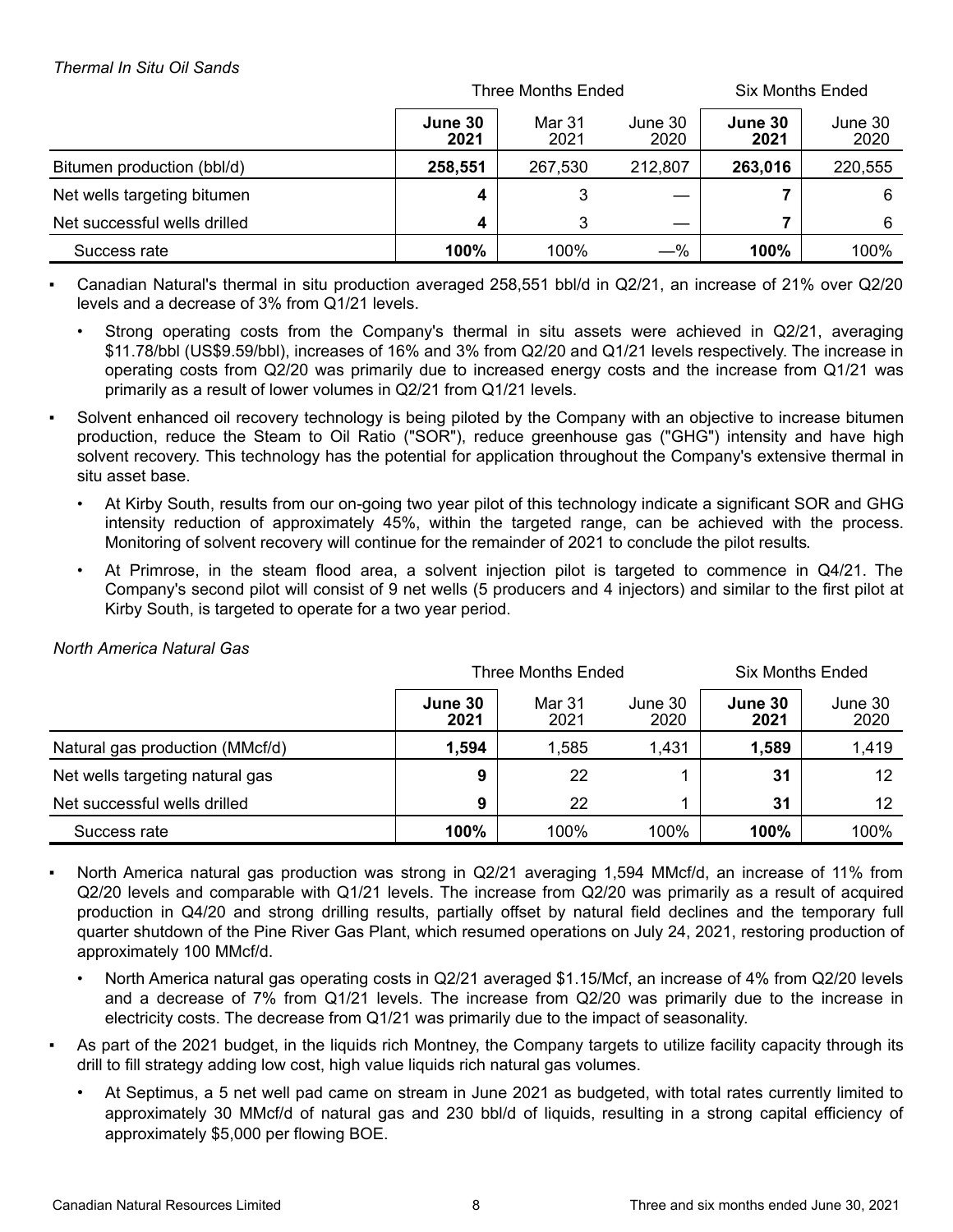- **◦** As a result, production at Septimus reached full facility capacity of 150 MMcf/d of natural gas and 9,000 bbl/d of liquids in June 2021 and targets to remain at full capacity for the remainder of 2021.
- Operating costs at Septimus remained strong in Q2/21, averaging \$0.32/Mcfe, comparable with Q2/20 levels of \$0.31/Mcfe.
- At Townsend, a 6 net well pad came on stream in June 2021, with total rates of approximately 55 MMcf/d of natural gas, exceeding targeted rates by approximately 11 MMcf/d, resulting in a strong capital efficiency of approximately \$4,000 per flowing BOE.
	- As a result, production at Townsend of approximately 265 MMcf/d of natural gas was achieved in Q2/21 and remains on target to exit 2021 at a production rate of approximately 340 MMcf/d.

# **International Exploration and Production**

|                                 |                 | <b>Three Months Ended</b><br><b>Six Months Ended</b> |                 |                 |                 |  |
|---------------------------------|-----------------|------------------------------------------------------|-----------------|-----------------|-----------------|--|
|                                 | June 30<br>2021 | Mar 31<br>2021                                       | June 30<br>2020 | June 30<br>2021 | June 30<br>2020 |  |
| Crude oil production (bbl/d)    |                 |                                                      |                 |                 |                 |  |
| North Sea                       | 16,458          | 19,959                                               | 26,627          | 18,199          | 27,191          |  |
| <b>Offshore Africa</b>          | 16,239          | 11,854                                               | 17,444          | 14,059          | 16,694          |  |
| Natural gas production (MMcf/d) |                 |                                                      |                 |                 |                 |  |
| North Sea                       | 4               | $\overline{4}$                                       | 15              | 4               | 19              |  |
| Offshore Africa                 | 16              | 9                                                    | 16              | 13              | 13              |  |
| Net wells targeting crude oil   | 1.0             | 2.0                                                  |                 | 3.0             | 1.0             |  |
| Net successful wells drilled    | 1.0             | 2.0                                                  |                 | 3.0             | 1.0             |  |
| Success rate                    | 100%            | 100%                                                 | $-$ %           | 100%            | 100%            |  |

- International E&P crude oil production volumes averaged 32,697 bbl/d in Q2/21, a decrease of 26% from Q2/20 levels and a 3% increase from Q1/21 levels. The fluctuations in production from prior periods was primarily as a result of planned maintenance activities, natural field declines and the permanent cessation of production from the Banff and Kyle fields in 2020.
	- Crude oil operating costs increased from prior periods primarily due to lower volumes due to planned maintenance activities in the North Sea and Offshore Africa on a relatively fixed cost base and increased energy and GHG costs in the North Sea.
	- In Q3/21 the Company is planning turnarounds at the Ninian Central platform in the North Sea and at Espoir in Offshore Africa. Targeted production impacts were included in the Company's annual 2021 budgeted production volume range.

# **North America Oil Sands Mining and Upgrading**

|                                                 |                 | <b>Three Months Ended</b> |                 | <b>Six Months Ended</b> |                 |  |  |
|-------------------------------------------------|-----------------|---------------------------|-----------------|-------------------------|-----------------|--|--|
|                                                 | June 30<br>2021 | Mar 31<br>2021            | June 30<br>2020 | June 30<br>2021         | June 30<br>2020 |  |  |
| Synthetic crude oil production (bbl/d) $(1)(2)$ | 361,707         | 468,803                   | 464,318         | 414,959                 | 451,210         |  |  |

*(1) SCO production before royalties and excludes volumes consumed internally as diesel.* 

*(2) Consists of heavy and light synthetic crude oil products.*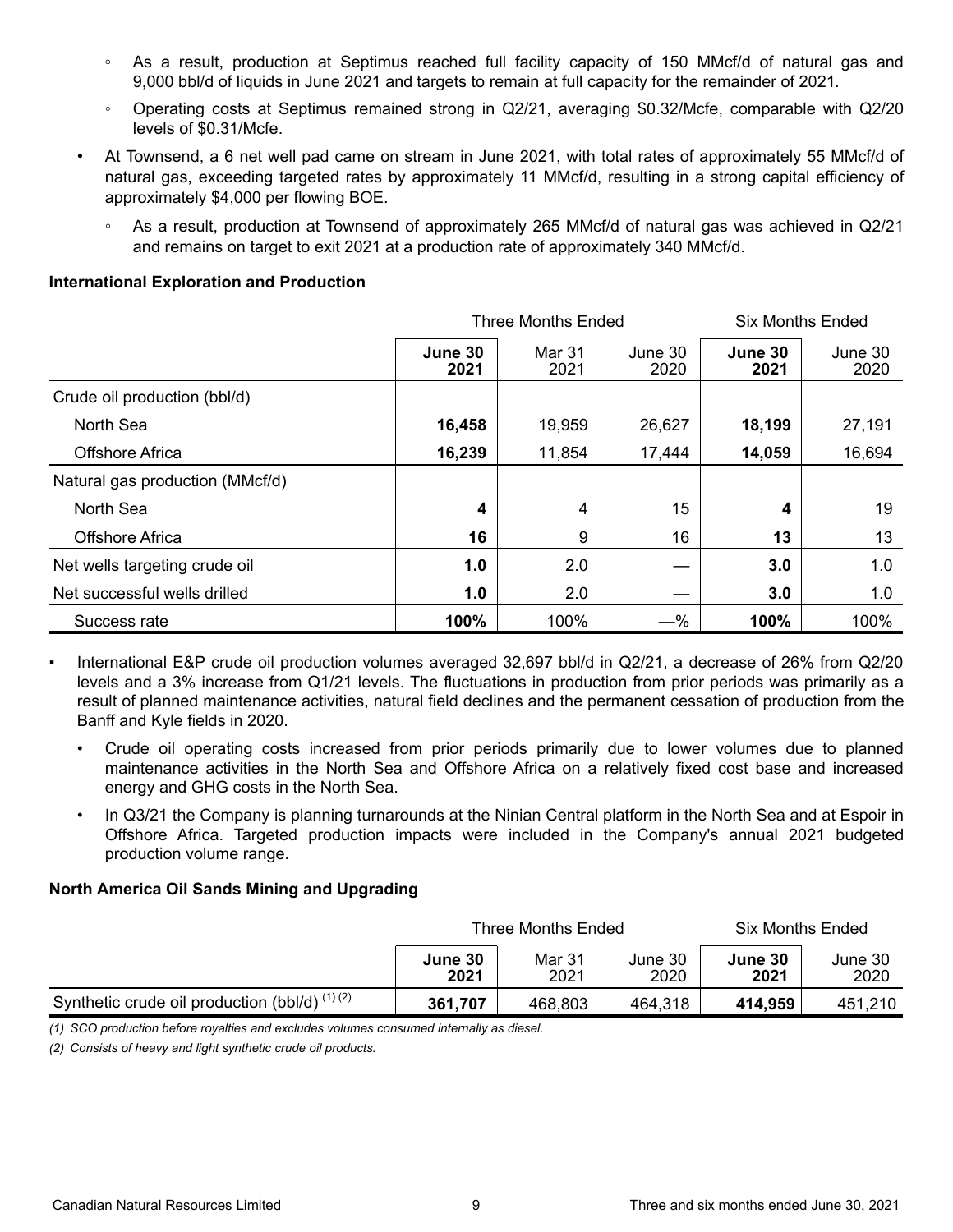- The Company's world class Oil Sands Mining and Upgrading assets averaged quarterly production of 361,707 bbl/d of SCO in Q2/21, decreases of 22% and 23% from Q2/20 and Q1/21 levels respectively, due to the timing of the planned turnaround at Horizon and de-coking at Scotford, which were both completed in the second quarter of 2021.
	- Operating costs from the Company's Oil Sands Mining and Upgrading assets remain top tier averaging \$25.46/bbl (US\$20.73/bbl) of SCO in Q2/21, strong results given significantly less quarterly sales volumes of approximately 100,000 bbl/d compared to Q1/21 levels as a result of the planned turnaround at Horizon, de-coking at Scotford and maintenance activities at the Albian mines.
	- The Company's focus on continuous improvement initiatives delivered high utilization and reliability at the Company's Oil Sands Mining and Upgrading assets. As a result, record monthly SCO production of approximately 495,100 bbl/d was achieved in June 2021, an increase from the previous record of approximately 490,800 bbl/d of SCO achieved in December 2020.

### **MARKETING**

|                                                                                            | <b>Three Months Ended</b> |                       |    |                |    |                 | Six Months Ended |                 |    |                 |
|--------------------------------------------------------------------------------------------|---------------------------|-----------------------|----|----------------|----|-----------------|------------------|-----------------|----|-----------------|
|                                                                                            |                           | <b>Jun 30</b><br>2021 |    | Mar 31<br>2021 |    | June 30<br>2020 |                  | June 30<br>2021 |    | June 30<br>2020 |
| Crude oil and NGLs pricing                                                                 |                           |                       |    |                |    |                 |                  |                 |    |                 |
| WTI benchmark price (US\$/bbl) <sup>(1)</sup><br>WCS heavy differential as a percentage of | \$                        | 66.06                 | \$ | 57.80          | \$ | 27.85           | \$               | 61.95           | \$ | 36.97           |
| WTI $(\%)^{(2)}$                                                                           |                           | 17%                   |    | 21%            |    | 41%             |                  | 19%             |    | 43%             |
| SCO price (US\$/bbl)                                                                       | \$                        | 66.49                 | \$ | 54.30          | \$ | 23.28           | \$               | 60.43           | \$ | 33.33           |
| Condensate benchmark pricing (US\$/bbl)<br>Average realized pricing before risk            | \$                        | 66.39                 | \$ | 57.99          | \$ | 22.19           | \$               | 62.22           | \$ | 33.86           |
| management $(\dot{C}\$ /bbl $\check{O}^{(3)}$                                              | \$                        | 61.20                 | \$ | 52.68          | \$ | 18.97           | \$               | 56.87           | \$ | 22.70           |
| Natural gas pricing                                                                        |                           |                       |    |                |    |                 |                  |                 |    |                 |
| AECO benchmark price (C\$/GJ)                                                              | \$                        | 2.70                  | \$ | 2.77           | \$ | 1.81            | \$               | 2.74            | \$ | 1.92            |
| Average realized pricing before risk<br>management (C\$/Mcf)                               | S                         | 3.17                  | \$ | 3.42           | \$ | 2.03            |                  | 3.29            | \$ | 2.13            |

*(1) West Texas Intermediate ("WTI").*

*(2) Western Canadian Select ("WCS").*

*(3) Average crude oil and NGL pricing excludes SCO. Pricing is net of blending costs and excluding risk management activities.*

- Crude oil prices continue to improve with WTI averaging US\$66.06/bbl in Q2/21, an increase of 137% from Q2/20 levels. The increase in WTI from comparable periods primarily reflected increased demand as a result of the positive impact of the global roll out of COVID-19 vaccinations on economic activity, the continuation of agreements by OPEC+ to maintain the majority of production cuts implemented in 2020 and the strengthening of the global economy.
	- As at July 26, 2021 for crude oil, annual WTI pricing of US\$66.31/bbl is currently 68% higher than 2020 levels and the annual WCS heavy oil differential has improved significantly from 2020, currently at approximately 20**%** discount to WTI, in line with average historical levels.
- Natural gas prices continue to improve with AECO averaging \$2.70/GJ in Q2/21, an increase of 49% from Q2/20 levels. The increase in natural gas prices from the comparable period primarily reflected lower storage levels and increased NYMEX benchmark pricing.
- Market egress is targeted to improve in the short- and mid-term as construction is progressing on the Trans Mountain Expansion ("TMX") and the Enbridge Line 3 replacement.
	- Enbridge Line 3 is targeted to be on stream in Q4/21.
	- Canadian Natural is committed to approximately 10,000 bbl/d of the targeted 50,000 bbl/d base Keystone export pipeline optimization expansion, which is targeted to be on-stream in the latter half of 2021.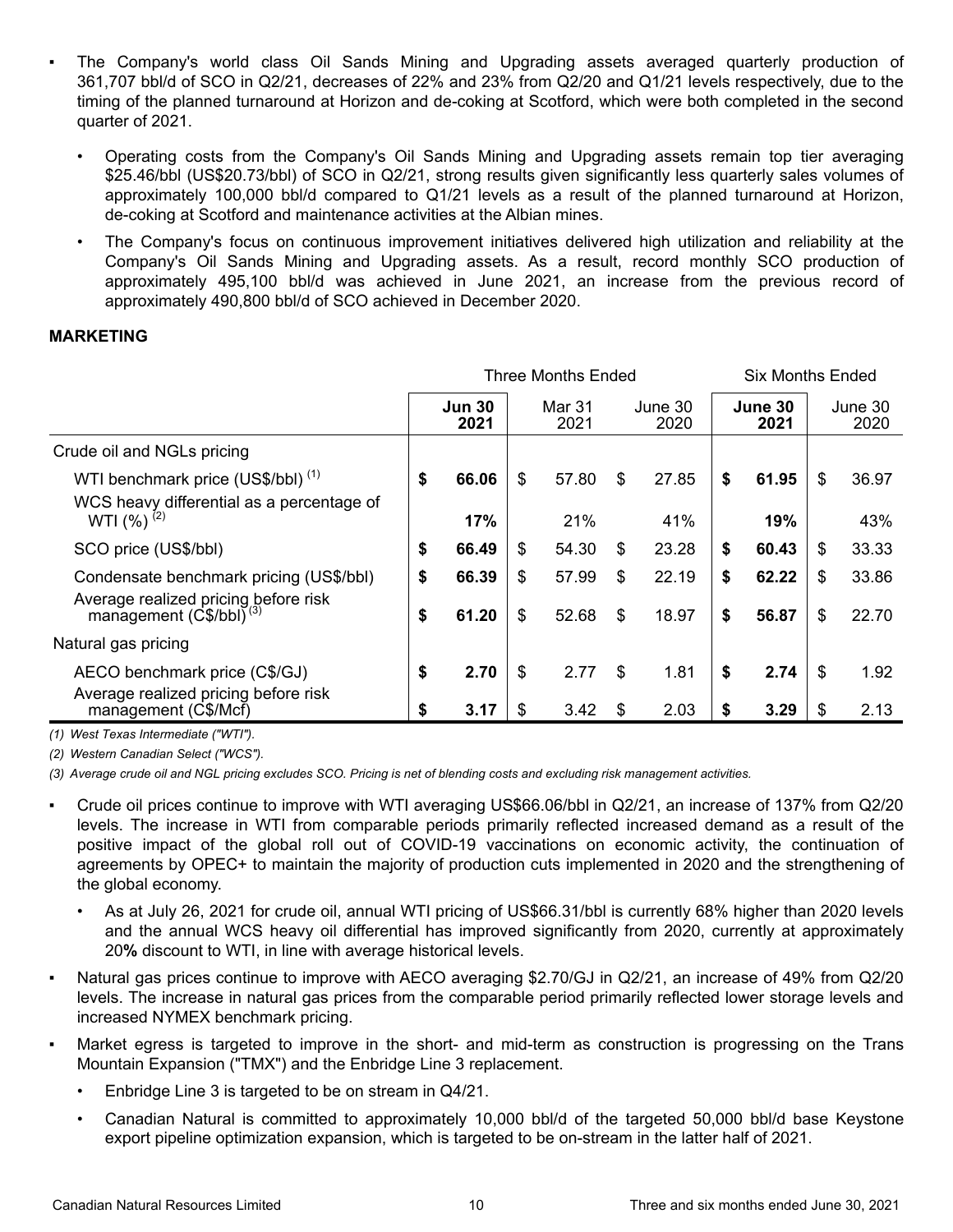- TMX construction is on track for a targeted on stream date in early 2023, on which Canadian Natural has 94,000 bbl/d committed capacity.
- The North West Redwater ("NWR") Refinery has targeted processing capacity of approximately 80,000 bbl/d of diluted bitumen, which improves heavy oil demand in western Canada, effectively increasing egress out of the WCSB. For more details, please contact the North West Redwater Partnership.

# **FINANCIAL REVIEW**

The Company continues to implement proven strategies including its disciplined approach to capital allocation. As a result, the financial position of Canadian Natural remains strong. Canadian Natural's adjusted funds flow generation, credit facilities, US commercial paper program, access to capital markets, diverse asset base and related flexible capital expenditure program, all support a flexible financial position and provide the appropriate financial resources for the near-, mid- and long-term.

- The Company's strategy to maintain a diverse portfolio, balanced across various commodity types, averaged quarterly production of 1,141,739 BOE/d in Q2/21, with approximately 98% of total production located in G7 countries.
- In Q2/21, reflecting the strength of our effective and efficient operations and our high quality, long life low decline asset base, Canadian Natural generated robust quarterly free cash flow of \$1,535 million, after dividend payments of \$557 million and net capital expenditures of \$957 million, excluding acquisitions.
	- Canadian Natural executed on our commitment to further strengthen our balance sheet with strong financial results in Q2/21, reducing net debt by approximately \$1.7 billion from Q1/21 levels. Net debt has decreased by approximately \$3.1 billion in the first two quarters of 2021.
		- In Q2/21 the Company fully repaid and retired the remaining outstanding balance on its \$2,125 million nonrevolving term loan. The facility originally matured in June 2022.
		- Subsequent to quarter end the Company exercised a 90-day par call option on its US\$500 million 3.45% notes originally due November 15, 2021 with repayment to occur on August 16, 2021.
		- As at June 30, 2021, the Company had undrawn revolving bank credit facilities of approximately \$5.0 billion. Including cash and cash equivalents and short-term investments, the Company had significant liquidity of approximately \$5.6 billion. At June 30, 2021, the Company had approximately \$0.7 billion drawn under its commercial paper program, and reserves capacity under its revolving bank credit facilities for amounts outstanding under this program.
- Returns to shareholders year to date in 2021 have been significant, as Canadian Natural has returned approximately \$1.5 billion by way of dividends and share repurchases up to and including August 4, 2021.
	- In March 2021, the Company declared a quarterly dividend of \$0.47 per share, an increase of 11% from the previous level of \$0.425 per share, marking 2021 as the Company's 21st consecutive year of dividend increases, reflecting the Board of Directors' confidence in Canadian Natural's strength and the robustness of the Company's assets and its ability to generate significant and sustainable free cash flow.
		- Subsequent to quarter end the Company declared a quarterly dividend of \$0.47 per share, payable on October 5, 2021.
	- In March 2021, the Board of Directors authorized management to repurchase shares under a NCIB to approximately offset options exercised throughout the coming year, in order to minimize or eliminate dilution to shareholders.
		- Share repurchases for cancellation in 2021 up to and including August 4, 2021 total 11,044,400 common shares at a weighted average price of \$42.00.
- Annual 2021 free cash flow is targeted to be robust at a range of \$7.2 billion to \$7.7 billion using an annual average WTI of US\$66/bbl, after dividends and budgeted capital expenditures, excluding net acquisitions.
	- Free cash flow generation has been significant in 2021 and the Company's balance sheet continues to strengthen, providing the Board of Directors the confidence to approve a more defined free cash flow allocation policy in accordance with the Company's four pillars of capital allocation. Effective July 1, 2021 under the new policy, the Company targets to allocate free cash flow as follows:
		- Increased returns to shareholders through incremental share repurchases of approximately 1% of common shares outstanding or approximately 11 million shares per quarter.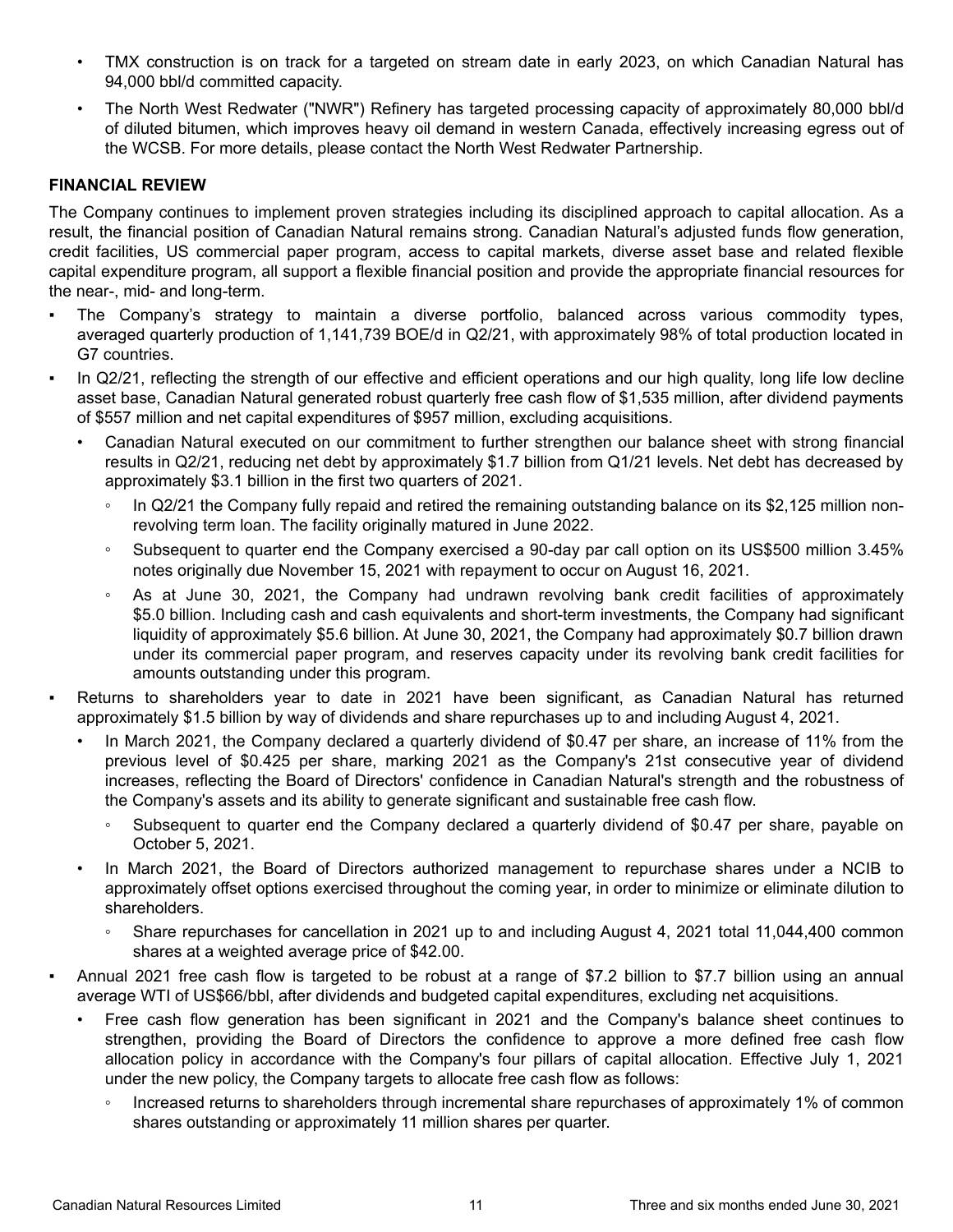- Once the Company reaches \$15.0 billion in absolute debt, currently targeted to occur in Q4/21, 50% of free cash flow is targeted to be allocated to share repurchases under the Company's NCIB, with the remaining 50% allocated to further strengthening of the Company's balance sheet.
- Subsequent to quarter end, in July 2021, the Company filed base shelf prospectuses that allow for the offer for sale from time to time of up to \$3,000 million of medium-term notes in Canada and US\$3,000 million of debt securities in the United States, which expire August 2023, replacing the Company's previous base shelf prospectuses which would have expired in August 2021. If issued, these securities may be offered in amounts and at prices, including interest rates, to be determined based on market conditions at the time of issuance.

## **ENVIRONMENTAL, SOCIAL AND GOVERNANCE ("ESG") HIGHLIGHTS**

Canada and Canadian Natural are well positioned to deliver responsibly produced energy that the world needs through leading ESG performance. Canadian Natural's culture of continuous improvement provides a significant advantage and results in continued improvement in the Company's environmental performance.

On June 9, 2021 Canadian Natural together with oil sands industry participants formally announced the Oil Sands Pathways to Net Zero initiative. Canadian Natural and these companies operate approximately 90% of Canada's oil sands production. The goal of this unique alliance, working collectively with the federal and Alberta governments, is to achieve net zero GHG emissions from oil sands operations by 2050 to help Canada meet its climate goals, including its Paris Agreement commitments and 2050 net zero aspirations.

- This collaborative effort follows welcome announcements from the Government of Canada and the Government of Alberta of important support programs for emissions-reduction projects and infrastructure. Collaboration between industry and government will be critical to progressing the Oil Sands Pathways to Net Zero vision and achieving Canada's climate goals.
- The Pathways vision is anchored by a major Carbon Capture, Utilization and Storage ("CCUS") trunkline connected to a carbon sequestration hub to enable multi-sector 'tie-in' projects for expanded emissions reductions. The proposed CCUS system is similar to the multi-billion dollar Longship/Northern Lights project in Norway as well as other CCUS projects in the Netherlands, UK and USA, all of which involve significant collaboration between industry and government.
- The Pathways initiative is ambitious and will require significant investment on the part of both industry and government to advance the research and development of new and emerging technologies.
- The companies involved look forward to continuing to work with governments and to engage with Indigenous and local communities in northern Alberta, to make this ambitious, major emissions-reduction vision a reality so those communities can continue to benefit from Canadian resource development.

Canadian Natural plans to publish its 2020 Stewardship Report to Stakeholders in August, which will be available on the Company's website at https://www.cnrl.com/report-to-stakeholders. The report displays how Canadian Natural continues to focus on safe, reliable, effective and efficient operations while minimizing its environmental footprint. Canadian Natural outlined its pathway to lower carbon emissions and its journey to achieve its goal of net zero GHG emissions in the oil sands. Highlights from the Company's 2020 report are as follows:

- Canadian Natural's corporate GHG emissions intensity continues to improve, decreasing by 18% from 2016 to 2020, a material reduction in emissions intensity.
- The Company reduced methane emissions in its North American E&P segment by 28% from 2016 to 2020.
- The Company continues to improve corporate total recordable injury frequency ("TRIF") in 2020, with a TRIF of 0.21 in 2020 compared to 0.50 in 2016. The Company's TRIF is down 58% since 2016, while man-hours have increased over this time period.
- Canadian Natural is one of the largest owners of Carbon Capture and Storage ("CCS") and sequestration capacity in the oil and natural gas sector globally through projects at Horizon, the Company's 70% owned Quest CCS facility located at Scotford, and its 50% working interest in the NWR Refinery. As part of our comprehensive GHG emissions reduction strategy, our CCS projects include carbon dioxide ("CO<sub>2</sub>") storage in geological formations, the use of  $CO<sub>2</sub>$  in enhanced oil recovery techniques and injection of  $CO<sub>2</sub>$  into tailings. Gross carbon capture capacity through these projects combined is approximately 2.7 million tonnes of  $CO<sub>2</sub>$  annually, equivalent to taking approximately 576,000 cars off the road per year.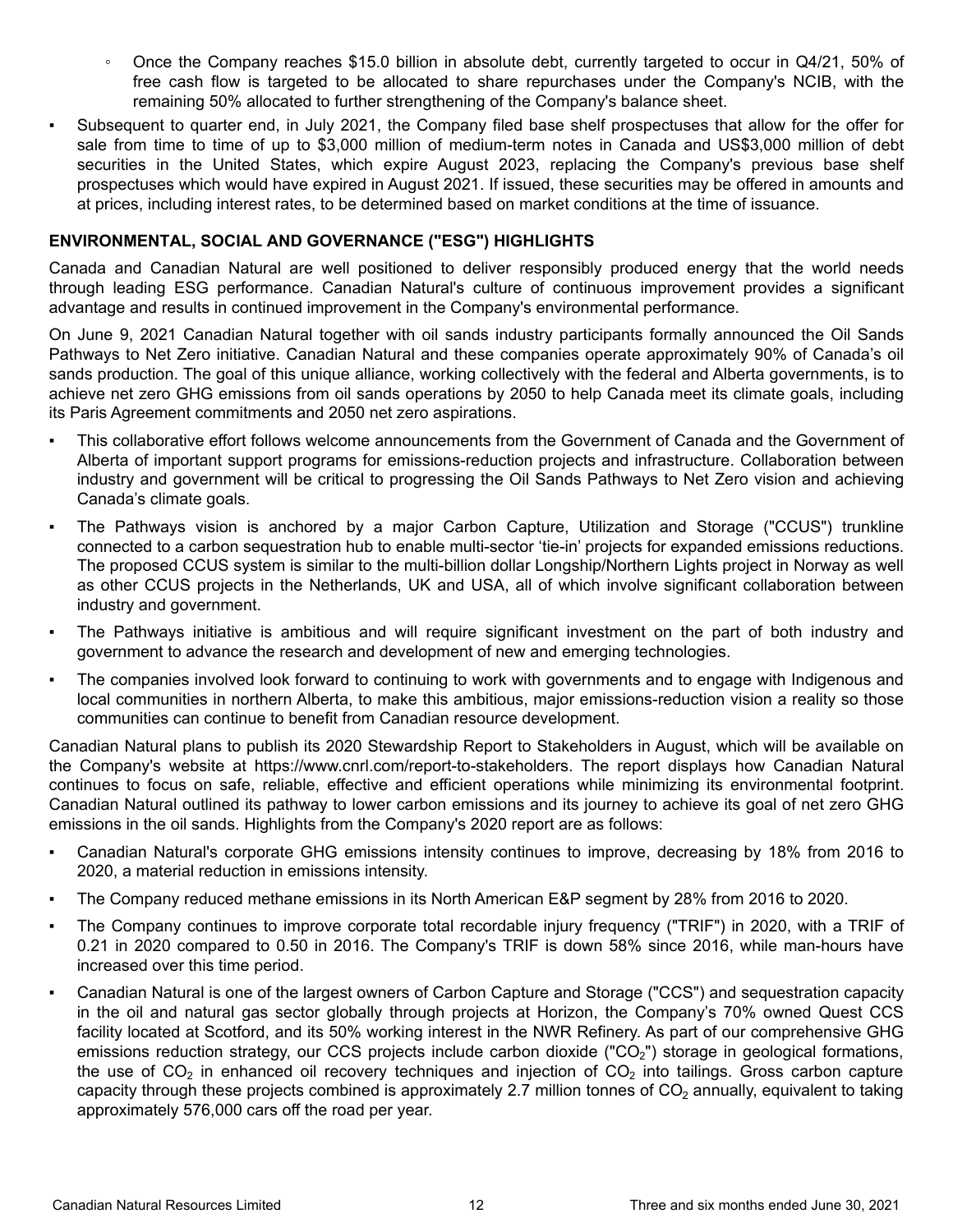- The Quest CCS (70% Company ownership) facility captures and stores approximately 1.1 million tonnes of CO<sub>2</sub> per year, the equivalent of removing approximately 235,000 cars off the road annually. In May 2020 Quest reached the milestone of 5 million tonnes of stored carbon dioxide, equal to the emissions from approximately 1.25 million cars.
- At Horizon, annual capture capacity is approximately 0.4 million tonnes of  $CO<sub>2</sub>$  from the hydrogen plant, the equivalent of removing approximately 85,000 cars off the road annually.
- At the NWR Refinery, captured  $CO<sub>2</sub>$  from the refinery began delivery in March 2020 to the Alberta Carbon Truck Line for enhanced oil recovery and permanent storage in central Alberta. At full capacity, approximately 1.2 million tonnes of  $CO<sub>2</sub>$  per year will be captured, the equivalent of removing approximately 256,000 cars off the road annually.
- The Company continues to increase the level of third party verified direct GHG emissions and indirect energy use.
	- The Company targets to increase the total corporate level of third party verification of GHG emissions to 95% in 2021, an increase of 9% from 2020 levels of 87%.
- In 2020 the Company planted its one millionth tree at AOSP and its one and a half millionth tree at Horizon, reclaiming land and contributing to increased carbon capture.

The Government of Canada's announcement on April 19, 2021 of its 2021 budget recognized the important role of carbon capture, utilization and storage projects for the oil sands sector to continue contributing to Canada's economic growth while working towards climate objectives. As a leader in Carbon, CCUS, Canadian Natural sees many opportunities for industry to advance investments in CCUS projects. Details of the proposed government program are important and the Company looks forward to working together with government through the consultation period.

# **ENVIRONMENTAL TARGETS**

- The Company has successfully achieved our four previously issued environmental targets relating to GHG emissions intensity reductions, methane emissions reductions and reduced fresh water usage as follows:
	- 25% reduction in oil sands GHG emissions intensity by 2025, from a 2016 baseline.
		- As of 2020, Canadian Natural reduced oil sands GHG emissions intensity by 38%.
	- 20% reduction in North America E&P, including thermal in situ, methane emissions by 2025, from a 2016 baseline.
		- As of 2020, Canadian Natural reduced North America E&P, including thermal in situ, methane emissions by 28%.
	- 50% reduction of in situ fresh water usage intensity by 2022, from a 2012 baseline.
		- As of 2020, Canadian Natural reduced the in situ fresh water usage intensity by 75%.
	- 30% reduction in mining fresh river water usage intensity by 2022, from a 2012 baseline.
		- As of 2020, Canadian Natural reduced the mining river fresh water usage intensity by 70%.
- Based on achieving the Company's interim environmental targets referred to above, Canadian Natural has committed to new environmental targets as follows:
	- 50% reduction in North America E&P, including thermal in situ, methane emissions by 2030, from a 2016 baseline.
	- 40% reduction in thermal in situ fresh water usage intensity by 2026, from a 2017 baseline.
	- 40% reduction in mining fresh river water usage intensity by 2026, from a 2017 baseline.
- In 2018, Canadian Natural was one of the first oil companies to announce an aspirational goal of achieving net zero emissions in its oil sands operations.
- Through the Company's participation in the Oil Sands Pathways to Net Zero Initiative with our industry partners and collaboration with the federal and Alberta governments, the Company is further refining its goal by targeting to achieve net zero emissions in its oil sands operations by 2050.
- The Company is currently working through the details with members of the net zero initiative alliance to advance key milestones to be achieved over the next decade as we accelerate related projects through the Pathways initiative.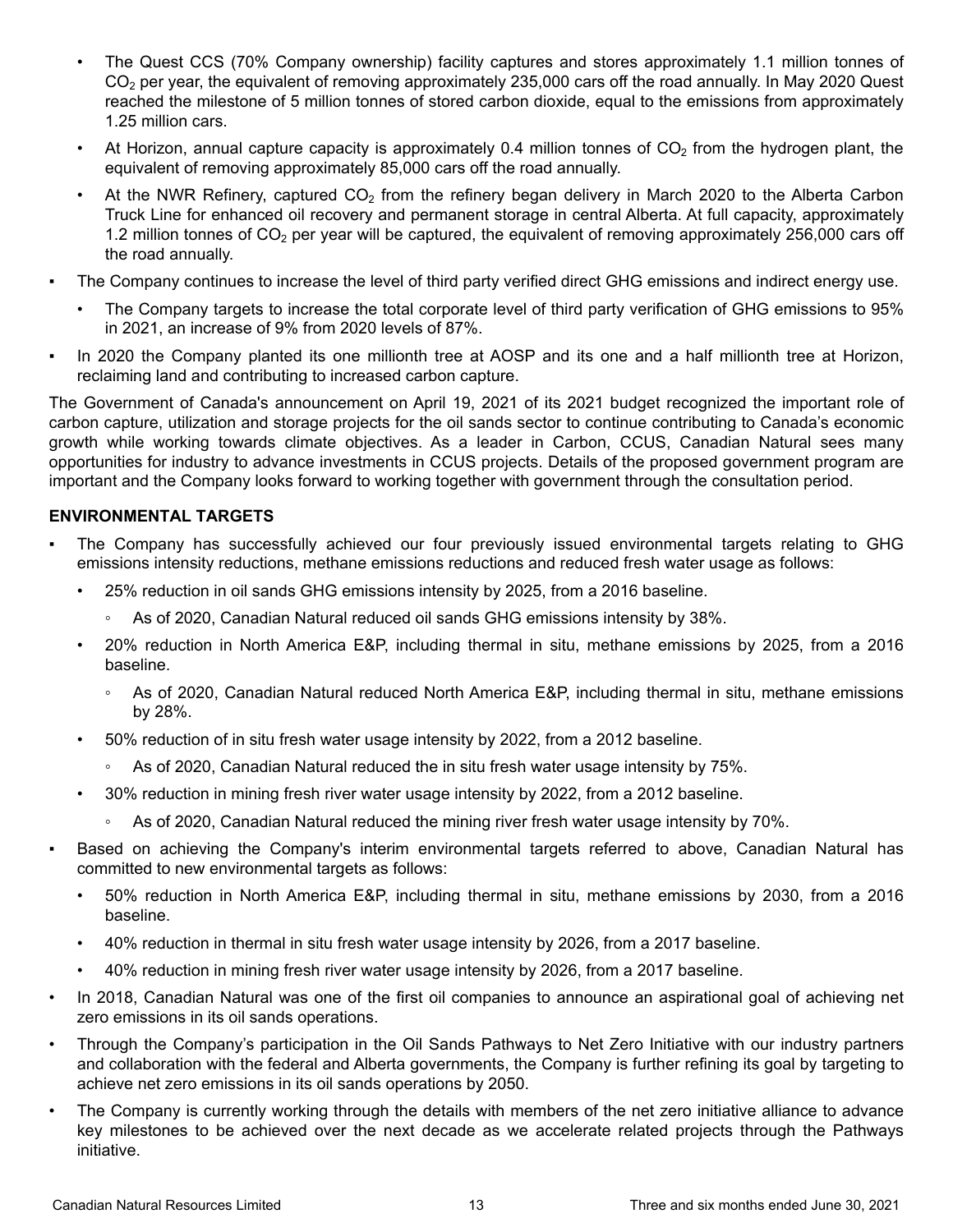### **CORPORATE UPDATE**

Canadian Natural is pleased to announce the appointment of Ms. Dawn L. Farrell to the Board of Directors of the Company, effective August 4, 2021. Ms. Farrell was most recently the President and Chief Executive Officer of TransAlta Corporation since 2012, before retiring in March of this year, having previously held roles as Chief Operating Officer from 2009 to 2011 and Executive Vice-President, Commercial Operations and Development from 2008 to 2009. Ms. Farrell has over 30 years of experience in the electric energy industry, holding executive leadership positions at both TransAlta and at BC Hydro and currently sits on the Board of Directors of The Chemours Company, a NYSE listed chemicals company, and is Chancellor of Mount Royal University. Ms. Farrell holds a Bachelor of Commerce and a Master of Arts in Economics, both from the University of Calgary, and has attended the Advanced Management Program at Harvard University.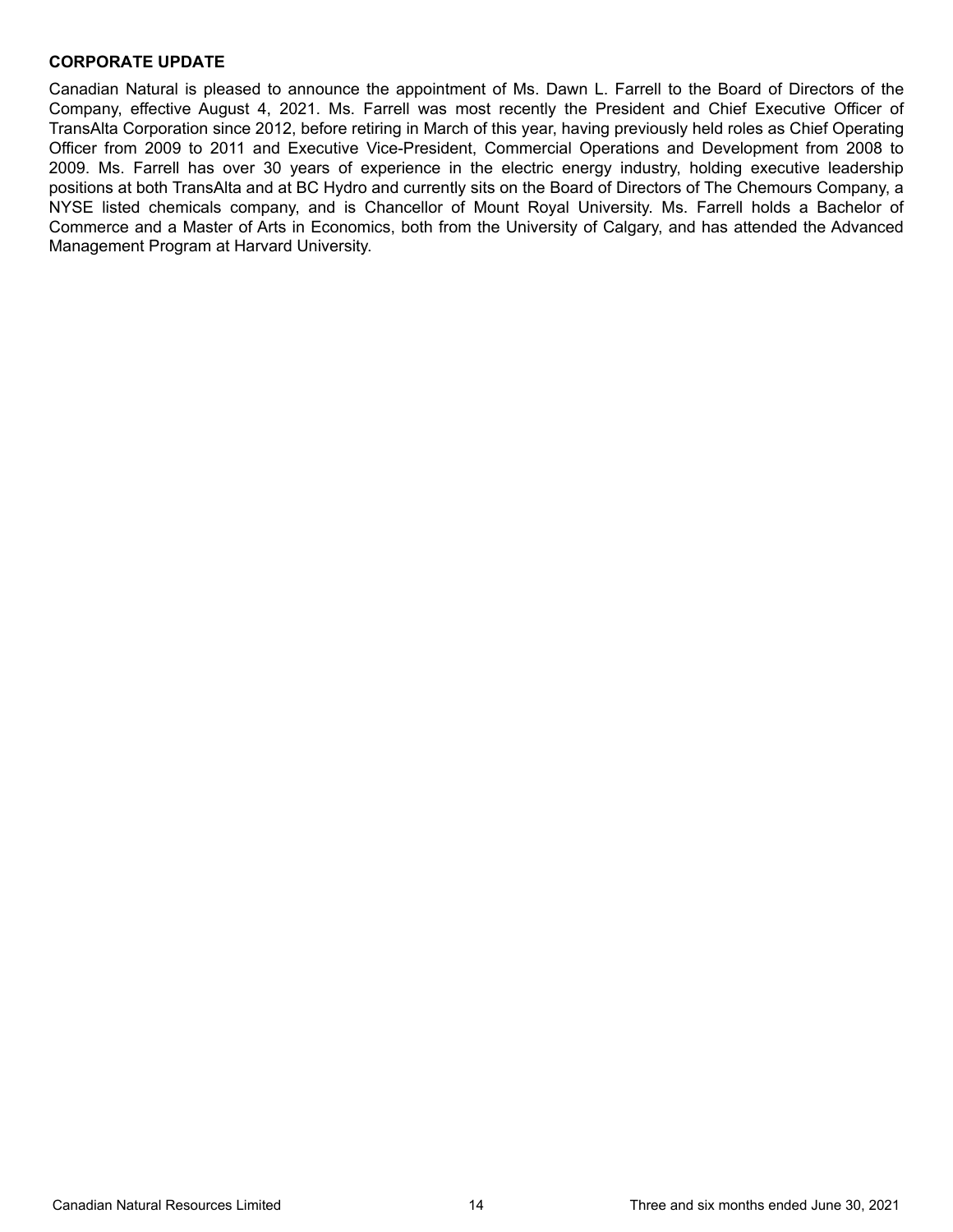## **ADVISORY**

# **Special Note Regarding Forward-Looking Statements**

Certain statements relating to Canadian Natural Resources Limited (the "Company") in this document or documents incorporated herein by reference constitute forward-looking statements or information (collectively referred to herein as "forward-looking statements") within the meaning of applicable securities legislation. Forward-looking statements can be identified by the words "believe", "anticipate", "expect", "plan", "estimate", "target", "continue", "could", "intend", "may", "potential", "predict", "should", "will", "objective", "project", "forecast", "goal", "guidance", "outlook", "effort", "seeks", "schedule", "proposed", "aspiration" or expressions of a similar nature suggesting future outcome or statements regarding an outlook. Disclosure related to expected future commodity pricing, the disposition of shares of Inter Pipeline Ltd. ("IPL") to a third-party provided that all conditions to the third-party offer are satisfied, forecast or anticipated production volumes, royalties, production expenses, capital expenditures, income tax expenses and other targets provided throughout this press release and the Company's Management's Discussion and Analysis ("MD&A") of the financial condition and results of operations of the Company, constitute forward-looking statements. Disclosure of plans relating to and expected results of existing and future developments, including, without limitation, those in relation to the Company's assets at Horizon Oil Sands ("Horizon"), the Athabasca Oil Sands Project ("AOSP"), Primrose thermal oil projects, the Pelican Lake water and polymer flood projects, the Kirby Thermal Oil Sands Project, the Jackfish Thermal Oil Sands Project, the North West Redwater bitumen upgrader and refinery, construction by third parties of new, or expansion of existing, pipeline capacity or other means of transportation of bitumen, crude oil, natural gas, natural gas liquids ("NGLs") or synthetic crude oil ("SCO") that the Company may be reliant upon to transport its products to market, the development and deployment of technology and technological innovations, and the financial capacity of the Company to complete its growth projects and responsibly and sustainably grow in the long term also constitute forward-looking statements. These forward-looking statements are based on annual budgets and multi-year forecasts, and are reviewed and revised throughout the year as necessary in the context of targeted financial ratios, project returns, product pricing expectations and balance in project risk and time horizons. These statements are not guarantees of future performance and are subject to certain risks. The reader should not place undue reliance on these forward-looking statements as there can be no assurances that the plans, initiatives or expectations upon which they are based will occur.

In addition, statements relating to "reserves" are deemed to be forward-looking statements as they involve the implied assessment based on certain estimates and assumptions that the reserves described can be profitably produced in the future. There are numerous uncertainties inherent in estimating quantities of proved and proved plus probable crude oil, natural gas and NGLs reserves and in projecting future rates of production and the timing of development expenditures. The total amount or timing of actual future production may vary significantly from reserves and production estimates.

The forward-looking statements are based on current expectations, estimates and projections about the Company and the industry in which the Company operates, which speak only as of the earlier of the date such statements were made or as of the date of the report or document in which they are contained, and are subject to known and unknown risks and uncertainties that could cause the actual results, performance or achievements of the Company to be materially different from any future results, performance or achievements expressed or implied by such forward-looking statements. Such risks and uncertainties include, among others: general economic and business conditions (including as a result of effects of the novel coronavirus ("COVID-19") pandemic and the actions of the Organization of the Petroleum Exporting Countries Plus ("OPEC+") which may impact, among other things, demand and supply for and market prices of the Company's products, and the availability and cost of resources required by the Company's operations; volatility of and assumptions regarding crude oil and natural gas and NGLs prices including due to actions of OPEC+ taken in response to COVID-19 or otherwise; fluctuations in currency and interest rates; assumptions on which the Company's current targets are based; economic conditions in the countries and regions in which the Company conducts business; political uncertainty, including actions of or against terrorists, insurgent groups or other conflict including conflict between states; industry capacity; ability of the Company to implement its business strategy, including exploration and development activities; impact of competition; the Company's defense of lawsuits; availability and cost of seismic, drilling and other equipment; ability of the Company and its subsidiaries to complete capital programs; the Company's and its subsidiaries' ability to secure adequate transportation for its products; unexpected disruptions or delays in the mining, extracting or upgrading of the Company's bitumen products; potential delays or changes in plans with respect to exploration or development projects or capital expenditures; ability of the Company to attract the necessary labour required to build, maintain, and operate its thermal and oil sands mining projects; operating hazards and other difficulties inherent in the exploration for and production and sale of crude oil and natural gas and in mining, extracting or upgrading the Company's bitumen products; availability and cost of financing; the Company's and its subsidiaries' success of exploration and development activities and its ability to replace and expand crude oil and natural gas reserves; the Company's ability to meet its targeted production levels; timing and success of integrating the business and operations of acquired companies and assets; production levels; imprecision of reserves estimates and estimates of recoverable quantities of crude oil, natural gas and NGLs not currently classified as proved; actions by governmental authorities (including production curtailments mandated by the Government of Alberta); government regulations and the expenditures required to comply with them (especially safety and environmental laws and regulations and the impact of climate change initiatives on capital expenditures and production expenses); asset retirement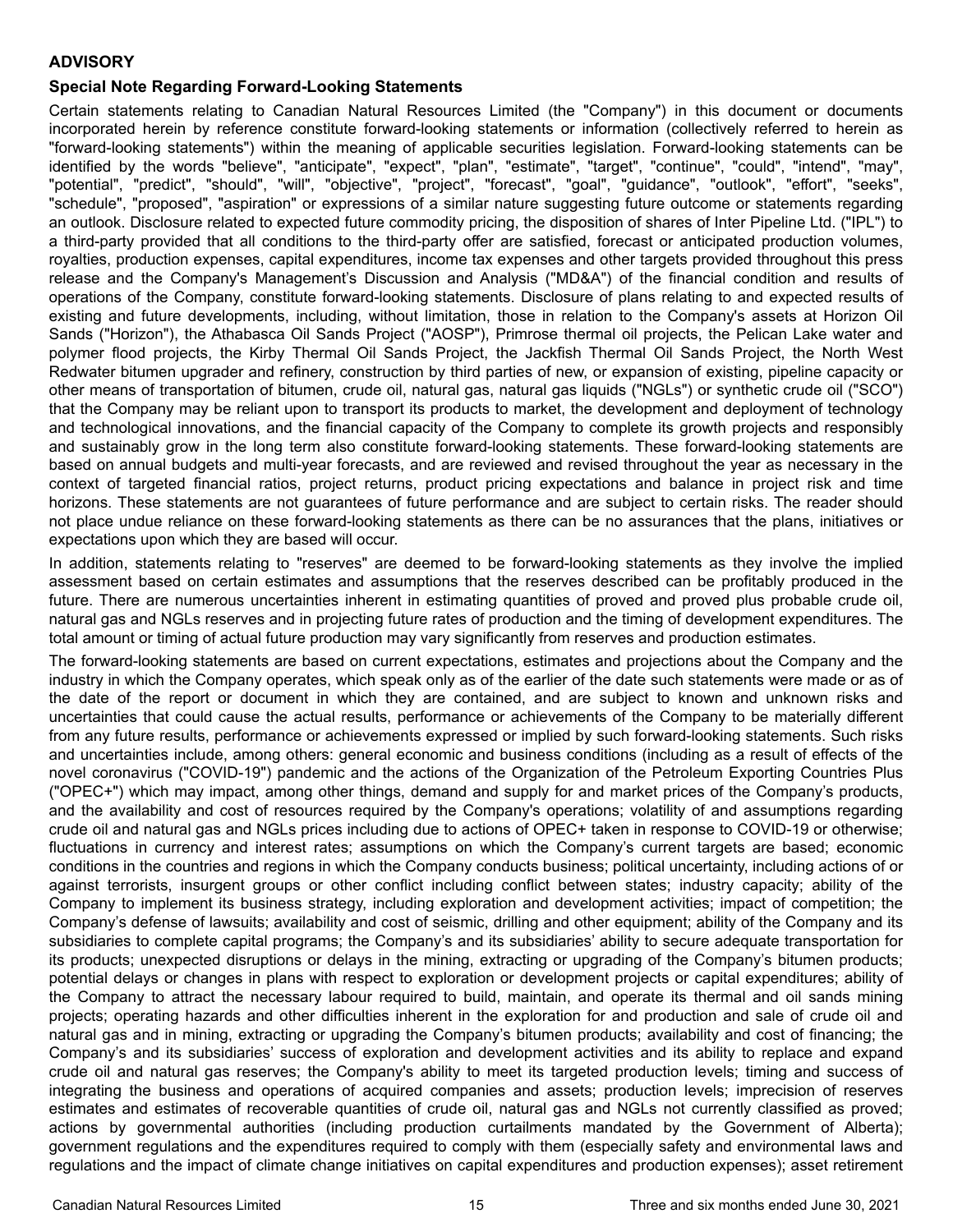obligations; the sufficiency of the Company's liquidity to support its growth strategy and to sustain its operations in the short, medium, and long term; the strength of the Company's balance sheet; the flexibility of the Company's capital structure; the adequacy of the Company's provision for taxes; the continued availability of the Canada Emergency Wage Subsidy ("CEWS") or other subsidies; and other circumstances affecting revenues and expenses.

The Company's operations have been, and in the future may be, affected by political developments and by national, federal, provincial, state and local laws and regulations such as restrictions on production, changes in taxes, royalties and other amounts payable to governments or governmental agencies, price or gathering rate controls and environmental protection regulations. Should one or more of these risks or uncertainties materialize, or should any of the Company's assumptions prove incorrect, actual results may vary in material respects from those projected in the forward-looking statements. The impact of any one factor on a particular forward-looking statement is not determinable with certainty as such factors are dependent upon other factors, and the Company's course of action would depend upon its assessment of the future considering all information then available.

Readers are cautioned that the foregoing list of factors is not exhaustive. Unpredictable or unknown factors not discussed in this press release or the Company's MD&A could also have adverse effects on forward-looking statements. Although the Company believes that the expectations conveyed by the forward-looking statements are reasonable based on information available to it on the date such forward-looking statements are made, no assurances can be given as to future results, levels of activity and achievements. All subsequent forward-looking statements, whether written or oral, attributable to the Company or persons acting on its behalf are expressly qualified in their entirety by these cautionary statements. Except as required by applicable law, the Company assumes no obligation to update forward-looking statements in this press release or the Company's MD&A, whether as a result of new information, future events or other factors, or the foregoing factors affecting this information, should circumstances or the Company's estimates or opinions change.

### **Special Note Regarding non-GAAP Financial Measures**

This press release includes references to financial measures commonly used in the crude oil and natural gas industry, such as: adjusted net earnings (loss) from operations, adjusted funds flow and net capital expenditures. These financial measures are not defined by International Financial Reporting Standards ("IFRS") and therefore are referred to as non-GAAP financial measures. The non-GAAP financial measures used by the Company may not be comparable to similar measures presented by other companies. The Company uses these non-GAAP financial measures to evaluate its performance. The non-GAAP financial measures should not be considered an alternative to or more meaningful than net earnings (loss), cash flows from (used in) operating activities, and cash flows used in investing activities as determined in accordance with IFRS, as an indication of the Company's performance.

Adjusted net earnings (loss) from operations is a non-GAAP financial measure that represents net earnings (loss), as determined in accordance with IFRS, as presented in the Company's consolidated Statements of Earnings (Loss), adjusted for the after-tax effects of certain items of a non-operational nature. The Company considers adjusted net earnings (loss) from operations a key measure in evaluating its performance, as it demonstrates the Company's ability to generate after-tax operating earnings from its core business areas. Adjusted net earnings (loss) from operations may not be comparable to similar measures presented by other companies.

Adjusted funds flow is a non-GAAP financial measure that represents cash flows from (used in) operating activities, as determined in accordance with IFRS, as presented in the Company's consolidated Statements of Cash Flows, adjusted for the net change in non-cash working capital, abandonment expenditures excluding the impact of government grant income under the provincial well-site rehabilitation programs, and movements in other long-term assets, including the unamortized cost of the share bonus program, accrued interest on subordinated debt advances to North West Redwater Partnership ("NWRP"), and prepaid cost of service tolls. The Company considers adjusted funds flow a key measure in evaluating its performance, as it demonstrates the Company's ability to generate the cash flow necessary to fund future growth through capital investment and to repay debt. Adjusted funds flow may not be comparable to similar measures presented by other companies.

Net capital expenditures is a non-GAAP financial measure, as determined in accordance with IFRS, that represents cash flows used in investing activities as presented in the Company's consolidated Statements of Cash Flows, adjusted for the net change in non-cash working capital, the repayment of NWRP subordinated debt advances, abandonment expenditures including the impact of government grant income under the provincial well-site rehabilitation programs, and the settlement of long-term debt assumed in acquisitions. The Company considers net capital expenditures a key measure in evaluating its performance, as it provides an understanding of the Company's capital spending activities in comparison to the Company's annual capital budget. Net capital expenditures may not be comparable to similar measures presented by other companies.

Free cash flow is a non-GAAP measure that represents cash flows from operating activities as presented in the Company's consolidated Statements of Cash Flows, adjusted for the net change in non-cash working capital from operating activities, abandonment, certain movements in other long-term assets, less net capital expenditures and dividends on common shares. The Company considers free cash flow a key measure in demonstrating the Company's ability to generate cash flow to fund future growth through capital investment, pay returns to shareholders, and to repay debt.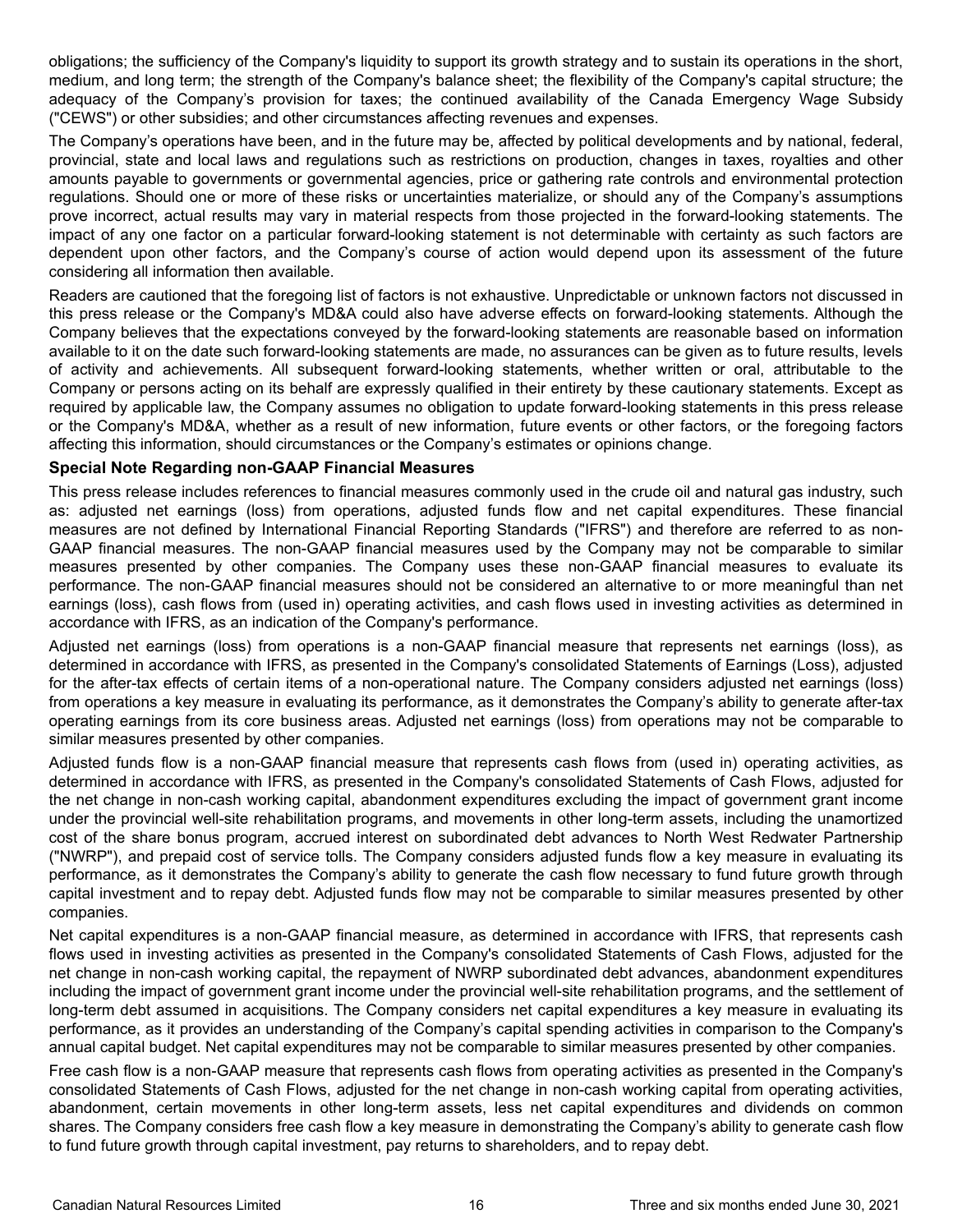Adjusted EBITDA is a non-GAAP measure that represents net earnings (loss) as presented in the Company's consolidated Statements of Earnings (Loss), adjusted for interest, taxes, depletion, depreciation and amortization, stock based compensation expense (recovery), unrealized risk management gains (losses), unrealized foreign exchange gains (losses), and accretion of the Company's asset retirement obligation. The Company considers adjusted EBITDA a key measure in evaluating its operating profitability by excluding non-cash items.

Long-term debt, net and net debt are other financial measures that are calculated as net current and long-term debt less cash and cash equivalents.

Debt to adjusted EBITDA is a non-GAAP measure that is derived as the current and long-term portions of long-term debt, divided by the 12 month trailing Adjusted EBITDA, as defined above. The Company considers this ratio to be a key measure in evaluating the Company's ability to pay off its debt.

Debt to book capitalization is a non-GAAP measure that is derived as net current and long-term debt, divided by the book value of common shareholders' equity plus net current and long-term debt. The Company considers this ratio to be a key measure in evaluating the Company's ability to pay off its debt.

Available liquidity is a non-GAAP measure that is derived as cash and cash equivalents, total bank and term credit facilities and short term investments, less amounts drawn on the bank and credit facilities including under the commercial paper program. The Company considers available liquidity a key measure in evaluating the sustainability of the Company's operations and ability to fund future growth. See note 8 - Long-term Debt in the Company's consolidated financial statements.

### **Special Note Regarding Currency, Financial Information and Production**

This press release should be read in conjunction with the unaudited interim consolidated financial statements for the three and six months ended June 30, 2021 and the Company's MD&A and audited consolidated financial statements for the year ended December 31, 2020. All dollar amounts are referenced in millions of Canadian dollars, except where noted otherwise. The Company's unaudited interim consolidated financial statements for the three and six months ended June 30, 2021 and the Company's MD&A have been prepared in accordance with IFRS as issued by the International Accounting Standards Board ("IASB").

Production volumes and per unit statistics are presented throughout the Company's MD&A on a "before royalties" or "company gross" basis, and realized prices are net of blending and feedstock costs and exclude the effect of risk management activities. In addition, reference is made to crude oil and natural gas in common units called barrel of oil equivalent ("BOE"). A BOE is derived by converting six thousand cubic feet ("Mcf") of natural gas to one barrel ("bbl") of crude oil (6 Mcf:1 bbl). This conversion may be misleading, particularly if used in isolation, since the 6 Mcf:1 bbl ratio is based on an energy equivalency conversion method primarily applicable at the burner tip and does not represent a value equivalency at the wellhead. In comparing the value ratio using current crude oil prices relative to natural gas prices, the 6 Mcf:1 bbl conversion ratio may be misleading as an indication of value. In addition, for the purposes of the Company's MD&A, crude oil is defined to include the following commodities: light and medium crude oil, primary heavy crude oil, Pelican Lake heavy crude oil, bitumen (thermal oil), and SCO. Production on an "after royalties" or "company net" basis is also presented for information purposes only.

The Company's 2021 targeted annual adjusted funds flow, free cash flow and net debt are based upon forecasted commodity prices of US\$66.31 WTI/bbl, WCS discount of US\$12.94/bbl, AECO price of C\$3.29/GJ and FX of US\$1.00 to C\$1.25. Forecasted net debt reflects estimated timing of cash receipts and expenditures.

Additional information relating to the Company, including its Annual Information Form for the year ended December 31, 2020, is available on SEDAR at www.sedar.com, and on EDGAR at www.sec.gov. Information on the Company's website does not form part of and is not incorporated by reference in the Company's MD&A.